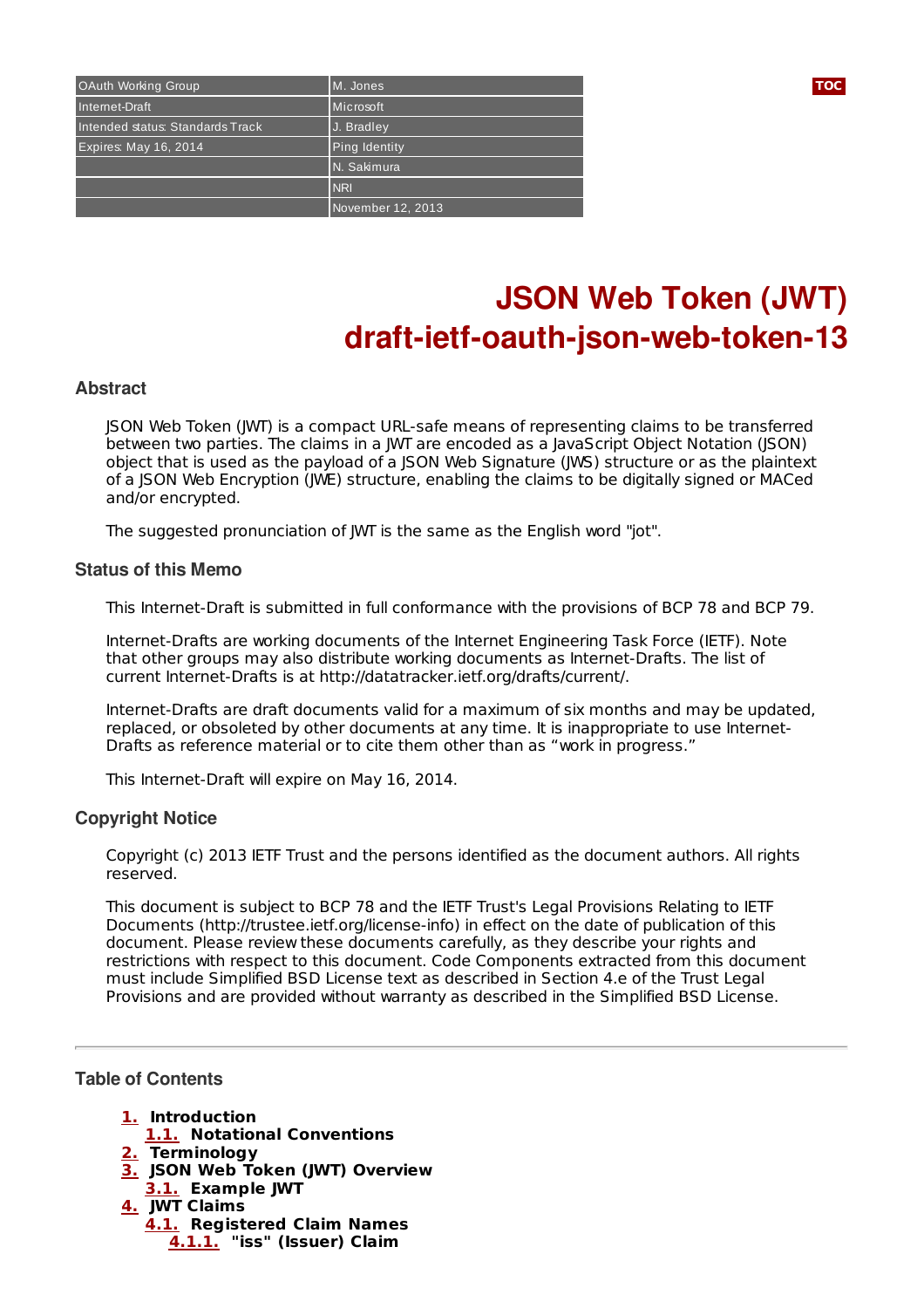- **[4.1.2.](#page-4-3) "sub" (Subject) Claim**
- **[4.1.3.](#page-5-0) "aud" (Audience) Claim**
- **[4.1.4.](#page-5-1) "exp" (Expiration Time) Claim**
- **[4.1.5.](#page-5-2) "nbf" (Not Before) Claim**
- **[4.1.6.](#page-5-3) "iat" (Issued At) Claim**
- **[4.1.7.](#page-5-4) "jti" (JWT ID) Claim**
- **[4.2.](#page-5-5) Public Claim Names [4.3.](#page-6-0) Private Claim Names**
- **[5.](#page-6-1) JWT Header**
	- **[5.1.](#page-6-2) "typ" (Type) Header Parameter**
	- **[5.2.](#page-6-3) "cty" (Content Type) Header Parameter**
	- **[5.3.](#page-6-4) Replicating Claims as Header Parameters**
- **[6.](#page-7-0) Plaintext JWTs**
	- **[6.1.](#page-7-1) Example Plaintext JWT**
- **[7.](#page-7-2) Rules for Creating and Validating a JWT**
- **[7.1.](#page-8-0) String Comparison Rules**
- **[8.](#page-9-0) Cryptographic Algorithms**
- **[9.](#page-9-1) URI for Declaring that Content is a JWT**
- **[10.](#page-9-2) IANA Considerations**
	- **[10.1.](#page-9-3) JSON Web Token Claims Registry**
		- **[10.1.1.](#page-10-0) Registration Template**
		- **[10.1.2.](#page-10-1) Initial Registry Contents**
	- **[10.2.](#page-11-0) Sub-Namespace Registration of urn:ietf:params:oauth:token-type:jwt [10.2.1.](#page-11-1) Registry Contents**
	- **[10.3.](#page-11-2) Media Type Registration**
		- **[10.3.1.](#page-11-3) Registry Contents**
	- **[10.4.](#page-11-4) Registration of JWE Header Parameter Names**
	- **[10.4.1.](#page-12-0) Registry Contents**
- **[11.](#page-12-1) Security Considerations**
- **[12.](#page-12-2) References**
	- **[12.1.](#page-12-2) Normative References**
	- **[12.2.](#page-13-0) Informative References**
- **[Appendix](#page-13-1) A. JWT Examples**
	- **[A.1.](#page-13-2) Example Encrypted JWT**
	- **[A.2.](#page-14-0) Example Nested JWT**
- **[Appendix](#page-15-0) B. Relationship of JWTs to SAML Assertions**
- **[Appendix](#page-15-1) C. Relationship of JWTs to Simple Web Tokens (SWTs)**
- **[Appendix](#page-15-2) D. Acknowledgements**
- **[Appendix](#page-16-0) E. Document History**
- <span id="page-1-0"></span>**[§](#page-17-0) Authors' Addresses**

# **1. Introduction**

JSON Web Token (JWT) is a compact claims representation format intended for space constrained environments such as HTTP Authorization headers and URI query parameters. JWTs encode claims to be transmitted as a JavaScript Object Notation (JSON) **[\[RFC4627\]](#page-13-3)** object that is used as the payload of a JSON Web Signature (JWS) **[\[JWS\]](#page-13-4)** structure or as the plaintext of a JSON Web Encryption (JWE) **[\[JWE\]](#page-12-3)** structure, enabling the claims to be digitally signed or MACed and/or encrypted. JWTs are always represented using the JWS Compact Serialization or the JWE Compact Serialization.

<span id="page-1-1"></span>The suggested pronunciation of JWT is the same as the English word "jot".

# **1.1. Notational Conventions**

<span id="page-1-2"></span>The key words "MUST", "MUST NOT", "REQUIRED", "SHALL", "SHALL NOT", "SHOULD", "SHOULD NOT", "RECOMMENDED", "MAY", and "OPTIONAL" in this document are to be interpreted as described in Key words for use in RFCs to Indicate Requirement Levels **[\[RFC2119\]](#page-13-5)**. If these words are used without being spelled in uppercase then they are to be interpreted with their normal natural language meanings.

# **[TOC](#page-0-0)**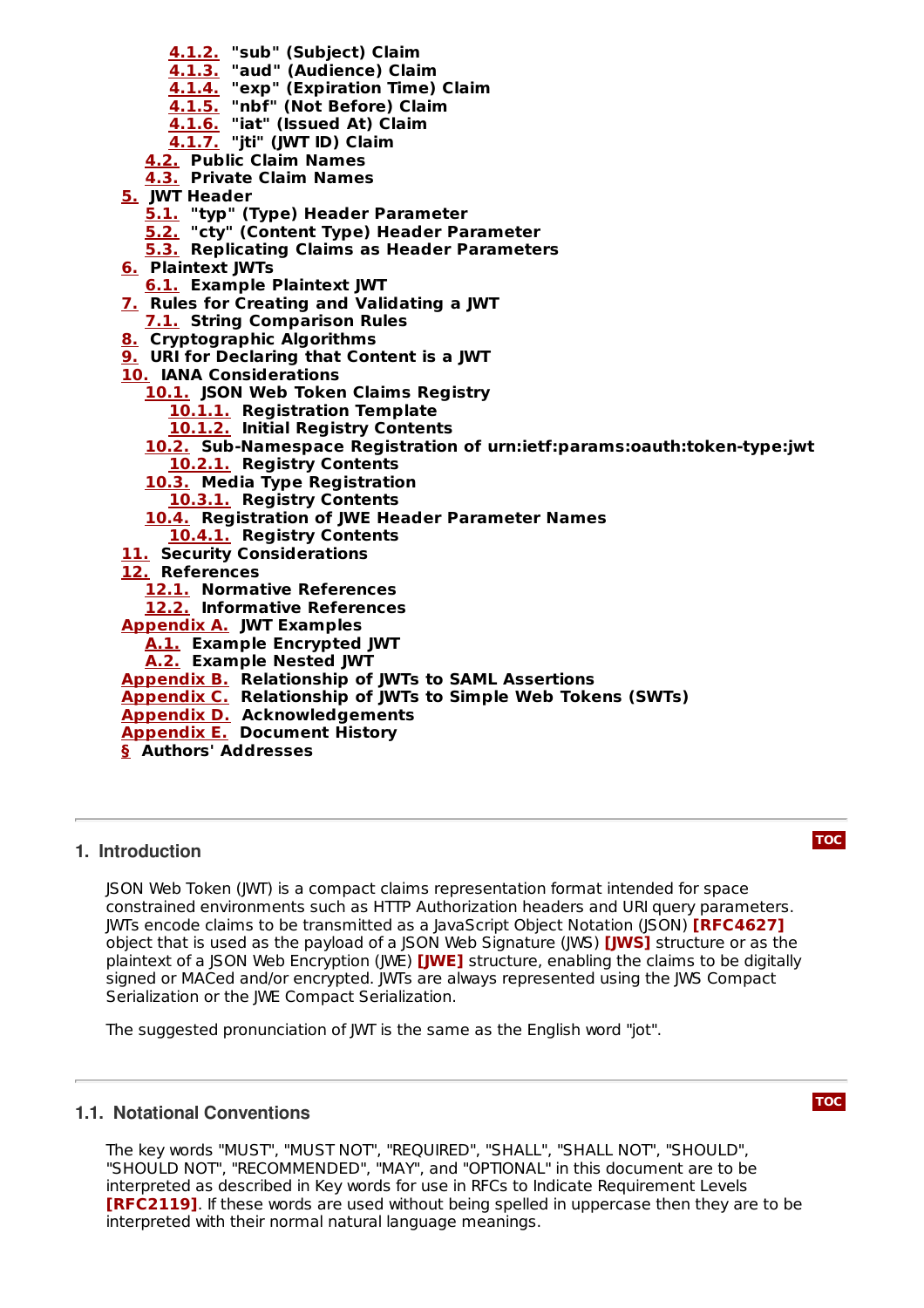# **2. Terminology**

JSON Web Token (JWT)

A string representing a set of claims as a JSON object that is encoded in a JWS or JWE, enabling the claims to be digitally signed or MACed and/or encrypted. Base64url Encoding

Base64 encoding using the URL- and filename-safe character set defined in Section 5 of **RFC [4648](#page-13-6)** [RFC4648], with all trailing '=' characters omitted (as permitted by Section 3.2). (See Appendix C of **[\[JWS\]](#page-13-4)** for notes on implementing base64url encoding without padding.)

JWT Header

A JSON object that describes the cryptographic operations applied to the JWT. When the JWT is digitally signed or MACed, the JWT Header is a JWS Header. When the JWT is encrypted, the JWT Header is a JWE Header.

### Header Parameter

A name/value pair that is member of the JWT Header.

Header Parameter Name

The name of a member of the JWT Header.

Header Parameter Value

The value of a member of the JWT Header.

#### JWT Claims Set

A JSON object that contains the Claims conveyed by the JWT.

#### Claim

A piece of information asserted about a subject. A Claim is represented as a name/value pair consisting of a Claim Name and a Claim Value.

Claim Name

The name portion of a Claim representation. A Claim Name is always a string. Claim Value

The value portion of a Claim representation. A Claim Value can be any JSON value. Encoded JWT Header

Base64url encoding of the JWT Header.

Nested JWT

A JWT in which nested signing and/or encryption are employed. In nested JWTs, a JWT is used as the payload or plaintext value of an enclosing JWS or JWE structure, respectively.

#### Plaintext JWT

A JWT whose Claims are not integrity protected or encrypted.

Collision-Resistant Name

A name in a namespace that enables names to be allocated in a manner such that they are highly unlikely to collide with other names. Examples of collisionresistant namespaces include: Domain Names, Object Identifiers (OIDs) as defined in the ITU-T X.660 and X.670 Recommendation series, and Universally Unique **IDentifiers (UUIDs) [\[RFC4122\]](#page-13-7). When using an administratively delegated** namespace, the definer of a name needs to take reasonable precautions to ensure they are in control of the portion of the namespace they use to define the name.

### **StringOrURI**

A JSON string value, with the additional requirement that while arbitrary string values MAY be used, any value containing a ":" character MUST be a URI **[\[RFC3986\]](#page-13-8).** StringOrURI values are compared as case-sensitive strings with no transformations or canonicalizations applied.

IntDate

A JSON numeric value representing the number of seconds from 1970-01- 01T0:0:0Z UTC until the specified UTC date/time. See **RFC [3339](#page-13-9)** [RFC3339] for details regarding date/times in general and UTC in particular.

# <span id="page-2-0"></span>**3. JSON Web Token (JWT) Overview**

**[TOC](#page-0-0)**

JWTs represent a set of claims as a JSON object that is encoded in a JWS and/or JWE structure. This JSON object is the JWT Claims Set. As per **RFC [4627](#page-13-3)** [RFC4627] Section 2.2, the JSON object consists of zero or more name/value pairs (or members), where the names are strings and the values are arbitrary JSON values. These members are the claims represented by the JWT.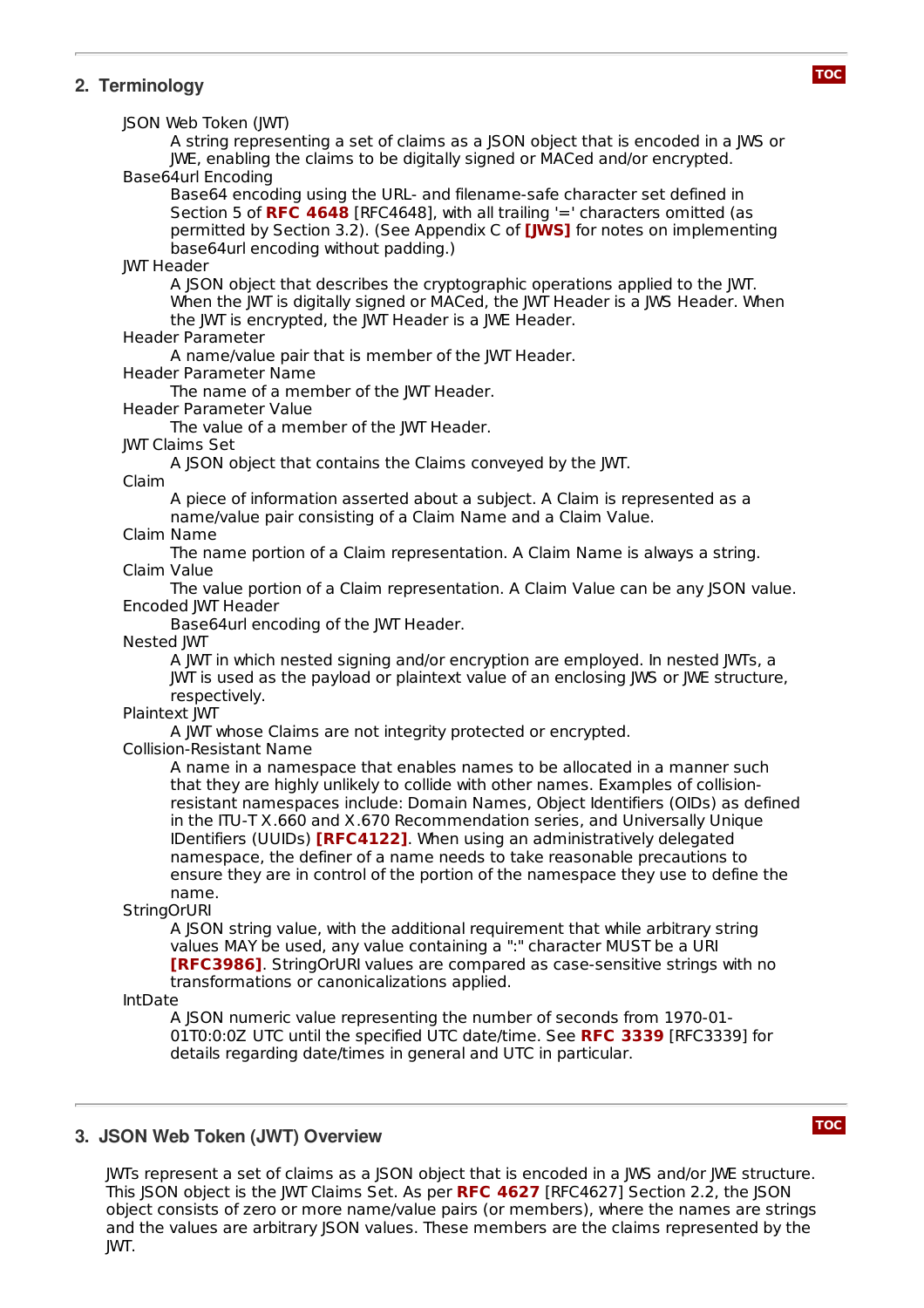The member names within the JWT Claims Set are referred to as Claim Names. The corresponding values are referred to as Claim Values.

The contents of the JWT Header describe the cryptographic operations applied to the JWT Claims Set. If the JWT Header is a JWS Header, the JWT is represented as a JWS, and the claims are digitally signed or MACed, with the JWT Claims Set being the JWS Payload. If the JWT Header is a JWE Header, the JWT is represented as a JWE, and the claims are encrypted, with the JWT Claims Set being the input Plaintext. A JWT may be enclosed in another JWE or JWS structure to create a Nested JWT, enabling nested signing and encryption to be performed.

A JWT is represented as a sequence of URL-safe parts separated by period ('.') characters. Each part contains a base64url encoded value. The number of parts in the JWT is dependent upon the representation of the resulting JWS or JWE object using the JWS Compact Serialization or the JWE Compact Serialization.

### <span id="page-3-0"></span>**3.1. Example JWT**

**[TOC](#page-0-0)**

The following example JWT Header declares that the encoded object is a JSON Web Token (JWT) and the JWT is a JWS that is MACed using the HMAC SHA-256 algorithm:

{"typ":"JWT", "alg":"HS256"}

The following octet sequence is the UTF-8 representation of the JWT Header/JWS Header above:

[123, 34, 116, 121, 112, 34, 58, 34, 74, 87, 84, 34, 44, 13, 10, 32, 34, 97, 108, 103, 34, 58, 34, 72, 83, 50, 53, 54, 34, 125]

Base64url encoding the octets of the UTF-8 representation of the JWT Header yields this Encoded JWT Header value (which is also the underlying encoded JWS Header value):

eyJ0eXAiOiJKV1QiLA0KICJhbGciOiJIUzI1NiJ9

The following is an example of a JWT Claims Set:

```
{"iss":"joe",
"exp":1300819380,
 "http://example.com/is_root":true}
```
The following octet sequence, which is the UTF-8 representation of the JWT Claims Set above, is the JWS Payload:

[123, 34, 105, 115, 115, 34, 58, 34, 106, 111, 101, 34, 44, 13, 10, 32, 34, 101, 120, 112, 34, 58, 49, 51, 48, 48, 56, 49, 57, 51, 56, 48, 44, 13, 10, 32, 34, 104, 116, 116, 112, 58, 47, 47, 101, 120, 97, 109, 112, 108, 101, 46, 99, 111, 109, 47, 105, 115, 95, 114, 111, 111, 116, 34, 58, 116, 114, 117, 101, 125]

Base64url encoding the JWS Payload yields this encoded JWS Payload (with line breaks for display purposes only):

eyJpc3MiOiJqb2UiLA0KICJleHAiOjEzMDA4MTkzODAsDQogImh0dHA6Ly 9leGFtcGxlLmNvbS9pc19yb290Ijp0cnVlfQ

Computing the MAC of the encoded JWS Header and encoded JWS Payload with the HMAC SHA-256 algorithm and base64url encoding the HMAC value in the manner specified in **[\[JWS\]](#page-13-4)**, yields this encoded JWS Signature: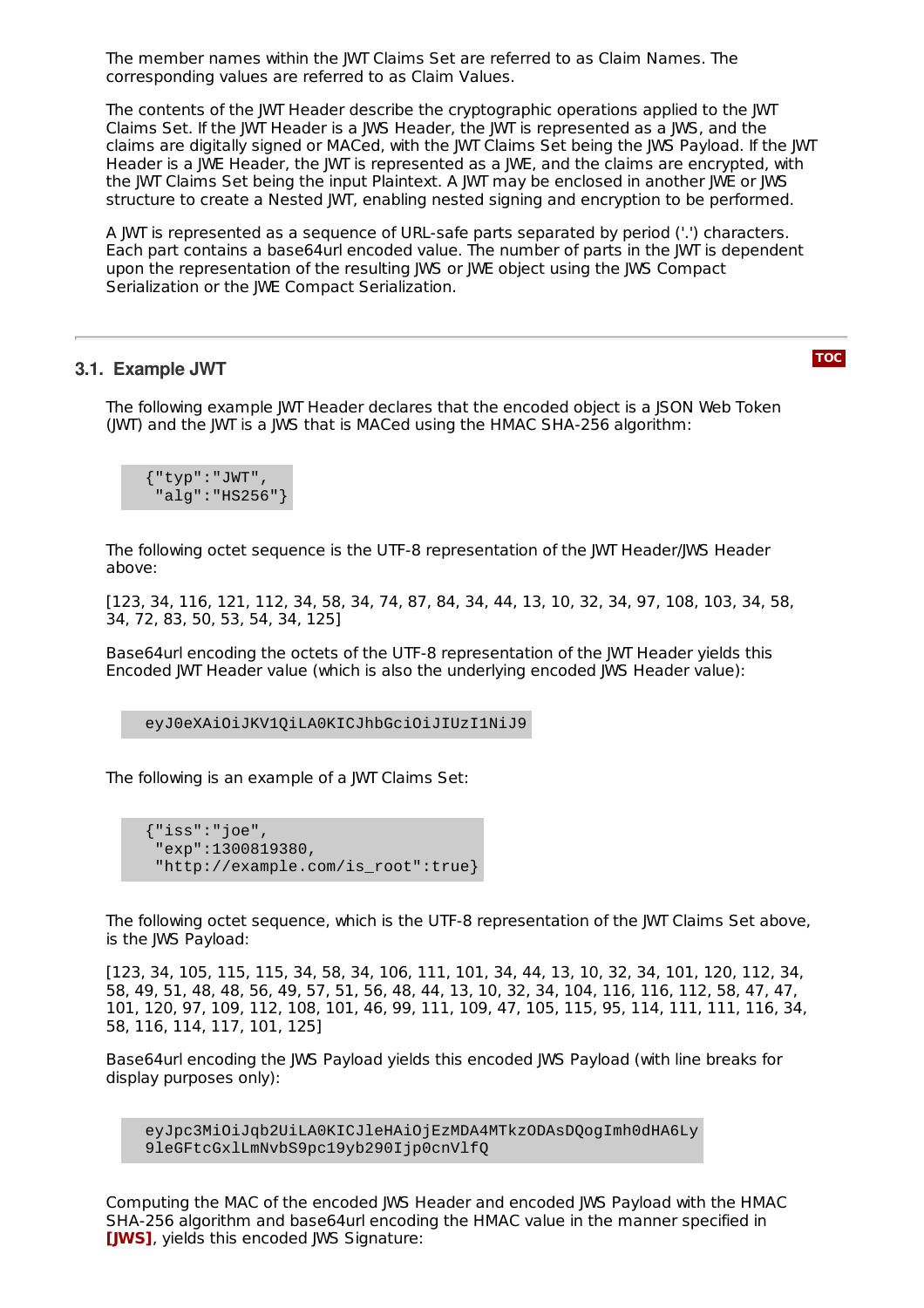Concatenating these encoded parts in this order with period ('.') characters between the parts yields this complete JWT (with line breaks for display purposes only):

eyJ0eXAiOiJKV1QiLA0KICJhbGciOiJIUzI1NiJ9 . eyJpc3MiOiJqb2UiLA0KICJleHAiOjEzMDA4MTkzODAsDQogImh0dHA6Ly9leGFt cGxlLmNvbS9pc19yb290Ijp0cnVlfQ

dBjftJeZ4CVP-mB92K27uhbUJU1p1r\_wW1gFWFOEjXk

This computation is illustrated in more detail in [Appendix](#page-13-2) A.1 of **[\[JWS\]](#page-13-4)**. See Appendix A.1 for an example of an encrypted JWT.

#### <span id="page-4-0"></span>**4. JWT Claims**

.

The JWT Claims Set represents a JSON object whose members are the claims conveyed by the JWT. The Claim Names within a JWT Claims Set MUST be unique; recipients MUST either reject JWTs with duplicate Claim Names or use a JSON parser that returns only the lexically last duplicate member name, as specified in Section 15.12 (The JSON Object) of ECMAScript 5.1 **[\[ECMAScript\]](#page-12-4)**.

The set of claims that a JWT must contain to be considered valid is context-dependent and is outside the scope of this specification. Specific applications of JWTs will require implementations to understand and process some claims in particular ways. However, in the absence of such requirements, all claims that are not understood by implementations SHOULD be ignored.

There are three classes of JWT Claim Names: Registered Claim Names, Public Claim Names, and Private Claim Names.

### <span id="page-4-1"></span>**4.1. Registered Claim Names**

The following Claim Names are registered in the IANA JSON Web Token Claims registry defined in **[Section](#page-9-3) 10.1**. None of the claims defined below are intended to be mandatory to use, but rather, provide a starting point for a set of useful, interoperable claims. All the names are short because a core goal of JWTs is for the representation to be compact.

#### <span id="page-4-2"></span>**4.1.1. "iss" (Issuer) Claim**

The iss (issuer) claim identifies the principal that issued the JWT. The processing of this claim is generally application specific. The iss value is a case-sensitive string containing a StringOrURI value. Use of this claim is OPTIONAL.

# <span id="page-4-3"></span>**4.1.2. "sub" (Subject) Claim**

The sub (subject) claim identifies the principal that is the subject of the JWT. The Claims in a JWT are normally statements about the subject. The subject value MAY be scoped to be locally unique in the context of the issuer or MAY be globally unique. The processing of this claim is generally application specific. The sub value is a case-sensitive string containing a StringOrURI value. Use of this claim is OPTIONAL.

#### **[TOC](#page-0-0)**

# **[TOC](#page-0-0)**

# **[TOC](#page-0-0)**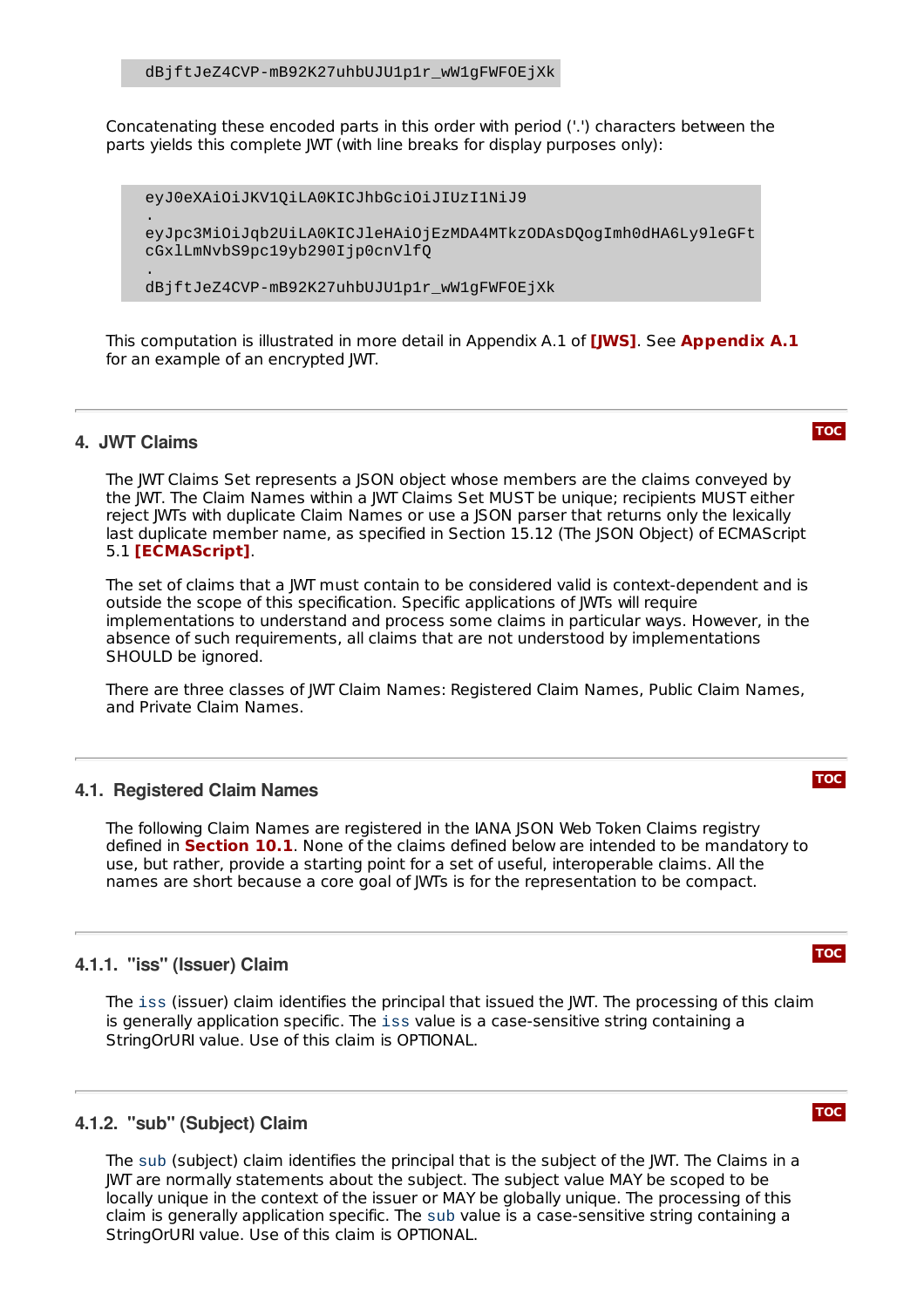# <span id="page-5-0"></span>**4.1.3. "aud" (Audience) Claim**

The aud (audience) claim identifies the audiences that the JWT is intended for. Each principal intended to process the JWT MUST identify itself with a value in audience claim. If the principal processing the claim does not identify itself with a value in the aud claim, then the JWT MUST be rejected. In the general case, the aud value is an array of case-sensitive strings, each containing a StringOrURI value. In the special case when the JWT has one audience, the aud value MAY be a single case-sensitive string containing a StringOrURI value. The interpretation of audience values is generally application specific. Use of this claim is OPTIONAL.

# <span id="page-5-1"></span>**4.1.4. "exp" (Expiration Time) Claim**

The exp (expiration time) claim identifies the expiration time on or after which the JWT MUST NOT be accepted for processing. The processing of the exp claim requires that the current date/time MUST be before the expiration date/time listed in the exp claim. Implementers MAY provide for some small leeway, usually no more than a few minutes, to account for clock skew. Its value MUST be a number containing an IntDate value. Use of this claim is OPTIONAL.

# <span id="page-5-2"></span>**4.1.5. "nbf" (Not Before) Claim**

The nbf (not before) claim identifies the time before which the JWT MUST NOT be accepted for processing. The processing of the nbf claim requires that the current date/time MUST be after or equal to the not-before date/time listed in the nbf claim. Implementers MAY provide for some small leeway, usually no more than a few minutes, to account for clock skew. Its value MUST be a number containing an IntDate value. Use of this claim is OPTIONAL.

# <span id="page-5-3"></span>**4.1.6. "iat" (Issued At) Claim**

The iat (issued at) claim identifies the time at which the JWT was issued. This claim can be used to determine the age of the JWT. Its value MUST be a number containing an IntDate value. Use of this claim is OPTIONAL.

# <span id="page-5-4"></span>**4.1.7. "jti" (JWT ID) Claim**

The jti (JWT ID) claim provides a unique identifier for the JWT. The identifier value MUST be assigned in a manner that ensures that there is a negligible probability that the same value will be accidentally assigned to a different data object. The jti claim can be used to prevent the JWT from being replayed. The jti value is a case-sensitive string. Use of this claim is OPTIONAL.

# <span id="page-5-5"></span>**4.2. Public Claim Names**

Claim Names can be defined at will by those using JWTs. However, in order to prevent collisions, any new Claim Name should either be registered in the IANA JSON Web Token Claims registry defined in **[Section](#page-9-3) 10.1** or be a Public Name: a value that contains a Collision-Resistant Name. In each case, the definer of the name or value needs to take reasonable precautions to make sure they are in control of the part of the namespace they use to define the Claim Name.

# **[TOC](#page-0-0)**

**[TOC](#page-0-0)**

#### **[TOC](#page-0-0)**

# **[TOC](#page-0-0)**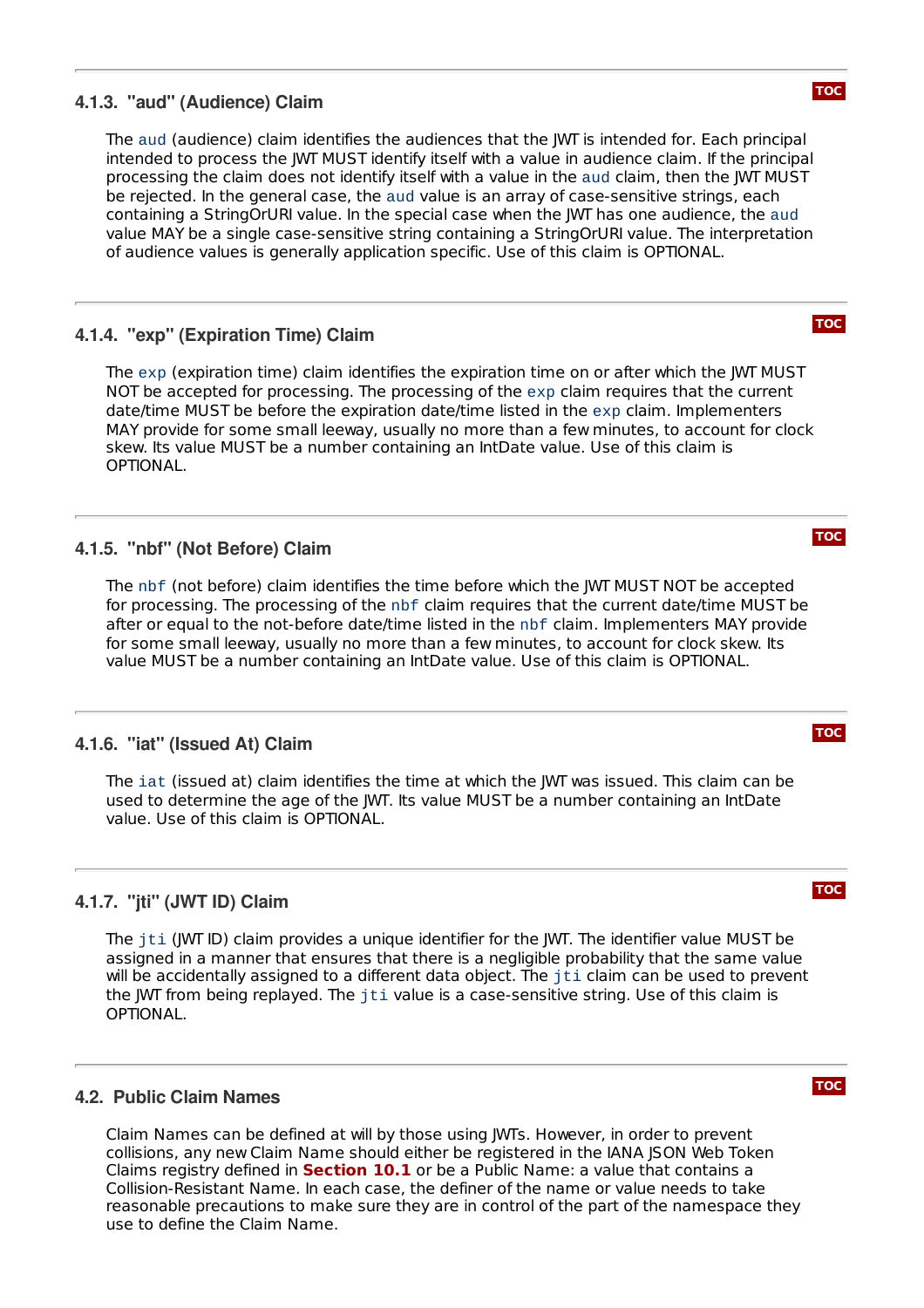# <span id="page-6-0"></span>**4.3. Private Claim Names**

A producer and consumer of a JWT MAY agree to use Claim Names that are Private Names: names that are not Registered Claim Names [Section](#page-4-1) 4.1 or Public Claim Names **[Section](#page-5-5) 4.2**. Unlike Public Claim Names, Private Claim Names are subject to collision and should be used with caution.

## <span id="page-6-1"></span>**5. JWT Header**

The members of the JSON object represented by the JWT Header describe the cryptographic operations applied to the JWT and optionally, additional properties of the JWT. The member names within the JWT Header are referred to as Header Parameter Names. These names MUST be unique; recipients MUST either reject JWTs with duplicate Header Parameter Names or use a JSON parser that returns only the lexically last duplicate member name, as specified in Section 15.12 (The JSON Object) of ECMAScript 5.1 **[\[ECMAScript\]](#page-12-4)**. The corresponding values are referred to as Header Parameter Values.

JWS Header Parameters are defined by **[\[JWS\]](#page-13-4)**. JWE Header Parameters are defined by **[\[JWE\]](#page-12-3)**. This specification further specifies the use of the following Header Parameter in both the cases where the JWT is a JWS and where it is a JWE.

# <span id="page-6-2"></span>**5.1. "typ" (Type) Header Parameter**

The typ (type) Header Parameter defined by **[\[JWS\]](#page-13-4)** and **[\[JWE\]](#page-12-3)** is used to declare the MIME Media Type **[\[IANA.MediaTypes\]](#page-12-5)** of this complete JWT in contexts where this is useful to the application. This parameter has no effect upon the JWT processing. If present, it is RECOMMENDED that its value be JWT to indicate that this object is a JWT. While media type names are not case-sensitive, it is RECOMMENDED that JWT always be spelled using uppercase characters for compatibility with legacy implementations. Use of this Header Parameter is OPTIONAL.

# <span id="page-6-3"></span>**5.2. "cty" (Content Type) Header Parameter**

The <code>cty</code> (content type) Header Parameter defined by [\[JWS\]](#page-13-4) and [\[JWE\]](#page-12-3) is used by this specification to convey structural information about the JWT.

In the normal case where nested signing or encryption operations are not employed, the use of this Header Parameter is NOT RECOMMENDED. In the case that nested signing or encryption is employed, this Header Parameter MUST be present; in this case, the value MUST be JWT, to indicate that a Nested JWT is carried in this JWT. While media type names are not case-sensitive, it is RECOMMENDED that JWT always be spelled using uppercase characters for compatibility with legacy implementations. See **[Appendix](#page-14-0) A.2** for an example of a Nested JWT.

### <span id="page-6-4"></span>**5.3. Replicating Claims as Header Parameters**

In some applications using encrypted JWTs, it is useful to have an unencrypted representation of some Claims. This might be used, for instance, in application processing rules to determine whether and how to process the JWT before it is decrypted.

This specification allows Claims present in the JWT Claims Set to be replicated as Header Parameters in a JWT that is a JWE, as needed by the application. If such replicated Claims are present, the application receiving them SHOULD verify that their values are identical. It is the responsibility of the application to ensure that only claims that are safe to be transmitted in

**[TOC](#page-0-0)**

**[TOC](#page-0-0)**

**[TOC](#page-0-0)**

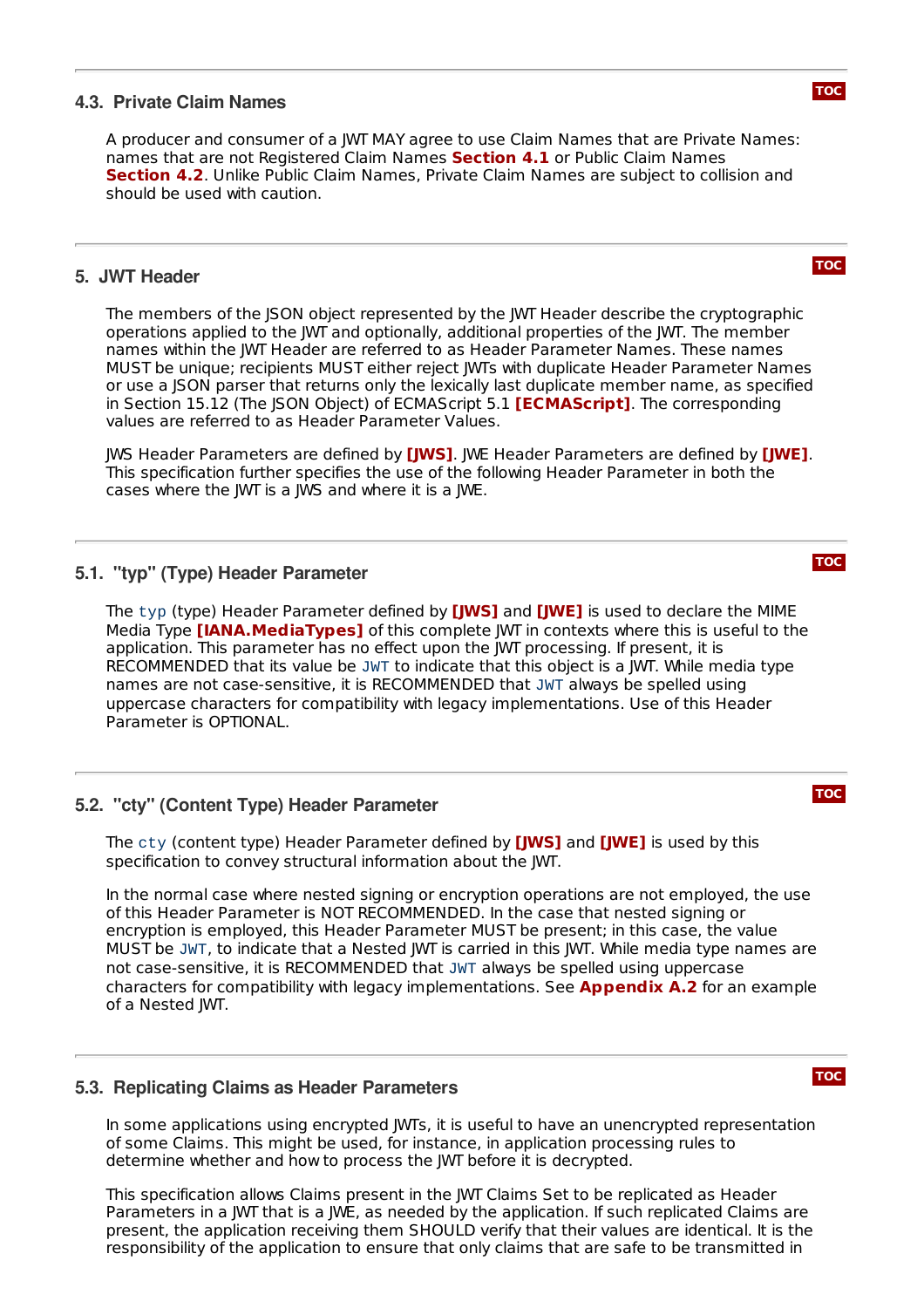an unencrypted manner are replicated as Header Parameter Values in the JWT.

This specification registers the iss (issuer), sub (subject), and aud (audience) Header Parameter Names for the purpose of providing unencrypted replicas of these Claims in encrypted JWTs for applications that need them. Other specifications MAY similarly register other names that are registered Claim Names as Header Parameter Names, as needed.

### <span id="page-7-0"></span>**6. Plaintext JWTs**

To support use cases where the JWT content is secured by a means other than a signature and/or encryption contained within the JWT (such as a signature on a data structure containing the JWT), JWTs MAY also be created without a signature or encryption. A plaintext JWT is a JWS using the none JWS alg Header Parameter Value defined in JSON Web Algorithms (JWA) **[\[JWA\]](#page-12-6)**; it is a JWS with the empty string for its JWS Signature value.

# <span id="page-7-1"></span>**6.1. Example Plaintext JWT**

The following example JWT Header declares that the encoded object is a Plaintext JWT:

{"alg":"none"}

Base64url encoding the octets of the UTF-8 representation of the JWT Header yields this Encoded JWT Header:

eyJhbGciOiJub25lIn0

The following is an example of a JWT Claims Set:

{"iss":"joe", "exp":1300819380, "http://example.com/is\_root":true}

Base64url encoding the octets of the UTF-8 representation of the JWT Claims Set yields this encoded JWS Payload (with line breaks for display purposes only):

eyJpc3MiOiJqb2UiLA0KICJleHAiOjEzMDA4MTkzODAsDQogImh0dHA6Ly9leGFt cGxlLmNvbS9pc19yb290Ijp0cnVlfQ

The encoded JWS Signature is the empty string.

Concatenating these encoded parts in this order with period ('.') characters between the parts yields this complete JWT (with line breaks for display purposes only):

eyJhbGciOiJub25lIn0

.

<span id="page-7-2"></span>.

eyJpc3MiOiJqb2UiLA0KICJleHAiOjEzMDA4MTkzODAsDQogImh0dHA6Ly9leGFt cGxlLmNvbS9pc19yb290Ijp0cnVlfQ



**[TOC](#page-0-0)**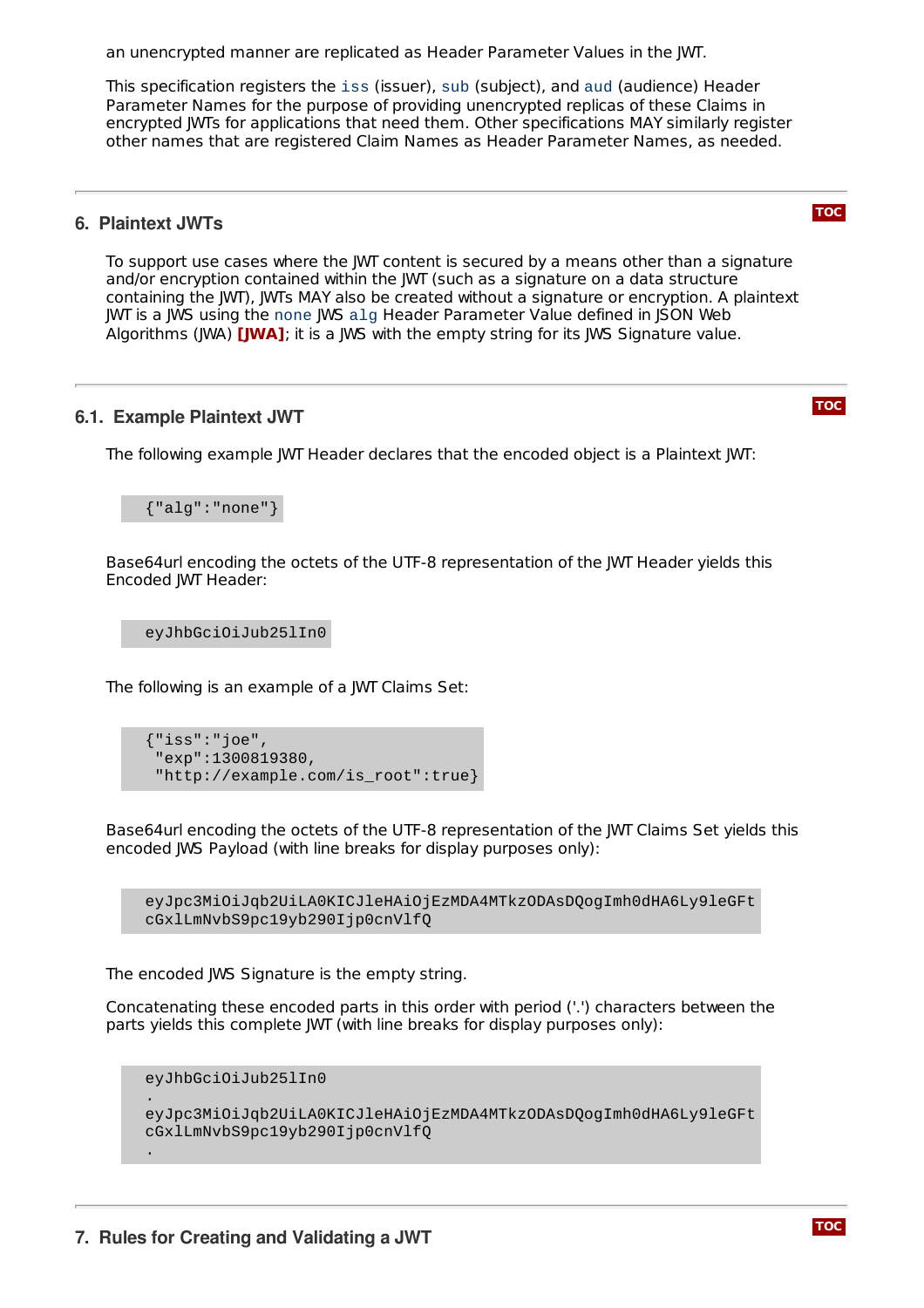To create a JWT, one MUST perform these steps. The order of the steps is not significant in cases where there are no dependencies between the inputs and outputs of the steps.

- 1. Create a JWT Claims Set containing the desired claims. Note that white space is explicitly allowed in the representation and no canonicalization need be performed before encoding.
- 2. Let the Message be the octets of the UTF-8 representation of the JWT Claims Set.
- 3. Create a JWT Header containing the desired set of Header Parameters. The JWT MUST conform to either the **[\[JWS\]](#page-13-4)** or **[\[JWE\]](#page-12-3)** specifications. Note that white space is explicitly allowed in the representation and no canonicalization need be performed before encoding.
- 4. Base64url encode the octets of the UTF-8 representation of the JWT Header. Let this be the Encoded JWT Header.
- 5. Depending upon whether the JWT is a JWS or JWE, there are two cases:
	- o If the JWT is a JWS, create a JWS using the JWT Header as the JWS Header and the Message as the JWS Payload; all steps specified in **[\[JWS\]](#page-13-4)** for creating a JWS MUST be followed.
	- Else, if the JWT is a JWE, create a JWE using the JWT Header as the JWE Header and the Message as the JWE Plaintext; all steps specified in **[\[JWE\]](#page-12-3)** for creating a JWE MUST be followed.
- 6. If a nested signing or encryption operation will be performed, let the Message be the JWS or JWE, and return to Step 3, using a cty (content type) value of JWT in the new JWT Header created in that step.
- 7. Otherwise, let the resulting JWT be the JWS or JWE.

When validating a JWT the following steps MUST be taken. The order of the steps is not significant in cases where there are no dependencies between the inputs and outputs of the steps. If any of the listed steps fails then the JWT MUST be rejected for processing.

- 1. The IWT MUST contain at least one period (',') character.
- 2. Let the Encoded JWT Header be the portion of the JWT before the first period ('.') character.
- 3. The Encoded JWT Header MUST be successfully base64url decoded following the restriction given in this specification that no padding characters have been used.
- 4. The resulting JWT Header MUST be completely valid JSON syntax conforming to [RFC4627]. **RFC [4627](#page-13-3)**
- 5. The resulting JWT Header MUST be validated to only include parameters and values whose syntax and semantics are both understood and supported or that are specified as being ignored when not understood.
- 6. Determine whether the JWT is a JWS or a JWE by examining the alg (algorithm) header value and optionally, the enc (encryption method) header value, if present.
- 7. Depending upon whether the JWT is a JWS or JWE, there are two cases:
	- If the JWT is a JWS, all steps specified in **[\[JWS\]](#page-13-4)** for validating a JWS MUST be followed. Let the Message be the result of base64url decoding the JWS Payload.
	- Else, if the JWT is a JWE, all steps specified in **[\[JWE\]](#page-12-3)** for validating a JWE MUST be followed. Let the Message be the JWE Plaintext.
- 8. If the JWT Header contains a cty (content type) value of JWT, then the Message is a JWT that was the subject of nested signing or encryption operations. In this case, return to Step 1, using the Message as the JWT.
- 9. Otherwise, let the JWT Claims Set be the Message.
- 10. The JWT Claims Set MUST be completely valid JSON syntax [conforming](#page-13-3) to **RFC** [RFC4627]. **4627**

# <span id="page-8-0"></span>**7.1. String Comparison Rules**

Processing a JWT inevitably requires comparing known strings to values in JSON objects. For example, in checking what the algorithm is, the Unicode string encoding alg will be checked against the member names in the JWT Header to see if there is a matching Header Parameter Name.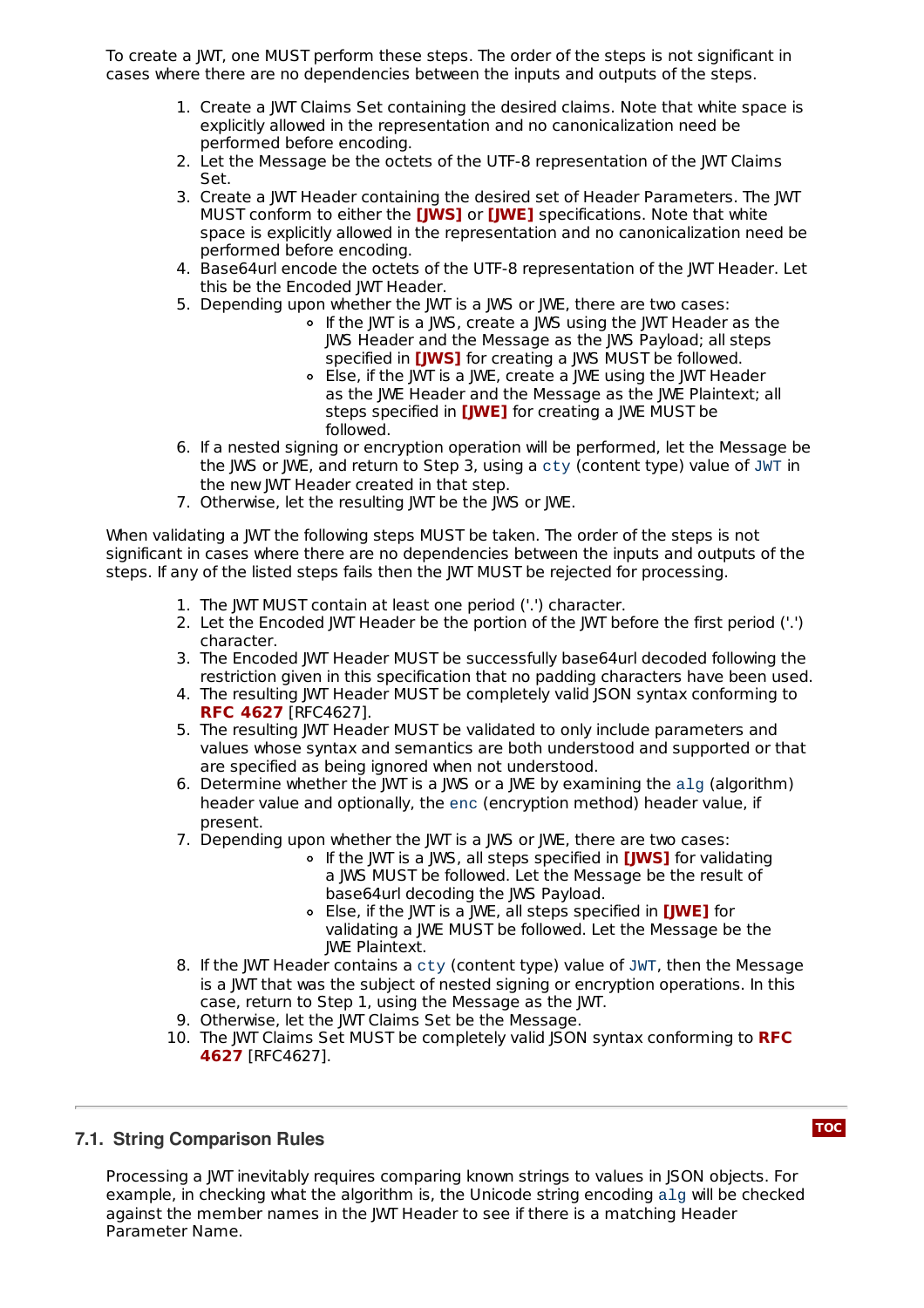Comparisons between JSON strings and other Unicode strings MUST be performed by comparing Unicode code points without normalization, as specified in the String Comparison Rules in Section 5.3 of **[\[JWS\]](#page-13-4)**.

# <span id="page-9-0"></span>**8. Cryptographic Algorithms**

**JWTs use JSON Web Signature (JWS) <b>[\[JWS\]](#page-13-4)** and JSON Web Encryption (JWE) **[\[JWE\]](#page-12-3)** to sign and/or encrypt the contents of the JWT.

Of the signature and MAC algorithms specified in JSON Web Algorithms (JWA) **[\[JWA\]](#page-12-6)**, only HMAC SHA-256 (HS256) and none MUST be implemented by conforming JWT implementations. It is RECOMMENDED that implementations also support RSASSA-PKCS1- V1\_5 with the SHA-256 hash algorithm (RS256) and ECDSA using the P-256 curve and the SHA-256 hash algorithm (ES256). Support for other algorithms and key sizes is OPTIONAL.

If an implementation provides encryption capabilities, of the encryption algorithms specified in **[\[JWA\]](#page-12-6)**, only RSAES-PKCS1-V1\_5 with 2048 bit keys (RSA1\_5), AES Key Wrap with 128 and 256 bit keys (A128KW and A256KW), and the composite authenticated encryption algorithm using AES CBC and HMAC SHA-2 (A128CBC-HS256 and A256CBC-HS512) MUST be implemented by conforming implementations. It is RECOMMENDED that implementations also support using ECDH-ES to agree upon a key used to wrap the Content Encryption Key (ECDH-ES+A128KW and ECDH-ES+A256KW) and AES in Galois/Counter Mode (GCM) with 128 bit and 256 bit keys (A128GCM and A256GCM). Support for other algorithms and key sizes is OPTIONAL.

# <span id="page-9-1"></span>**9. URI for Declaring that Content is a JWT**

This specification registers the URN urn:ietf:params:oauth:token-type:jwt for use by applications that declare content types using URIs (rather than, for instance, MIME Media Types) to indicate that the content referred to is a JWT.

### <span id="page-9-3"></span><span id="page-9-2"></span>**10. IANA Considerations**

#### **10.1. JSON Web Token Claims Registry**

This specification establishes the IANA ISON Web Token Claims registry for IWT Claim Names. The registry records the Claim Name and a reference to the specification that defines it. This specification registers the Claim Names defined in **[Section](#page-4-1) 4.1**.

Values are registered with a Specification Required **[\[RFC5226\]](#page-13-10)** after a two-week review period on the [TBD]@ietf.org mailing list, on the advice of one or more Designated Experts. However, to allow for the allocation of values prior to publication, the Designated Expert(s) may approve registration once they are satisfied that such a specification will be published.

Registration requests must be sent to the [TBD]@ietf.org mailing list for review and comment, with an appropriate subject (e.g., "Request for access token type: example"). [[ Note to the RFC Editor: The name of the mailing list should be determined in consultation with the IESG and IANA. Suggested name: jwt-reg-review. ]]

Within the review period, the Designated Expert(s) will either approve or deny the registration request, communicating this decision to the review list and IANA. Denials should include an explanation and, if applicable, suggestions as to how to make the request successful. Registration requests that are undetermined for a period longer than 21 days can be brought to the IESG's attention (using the iesg@iesg.org mailing list) for resolution.

Criteria that should be applied by the Designated Expert(s) includes determining whether the proposed registration duplicates existing functionality, determining whether it is likely to be of

#### **[TOC](#page-0-0)**

**[TOC](#page-0-0)**

**[TOC](#page-0-0)**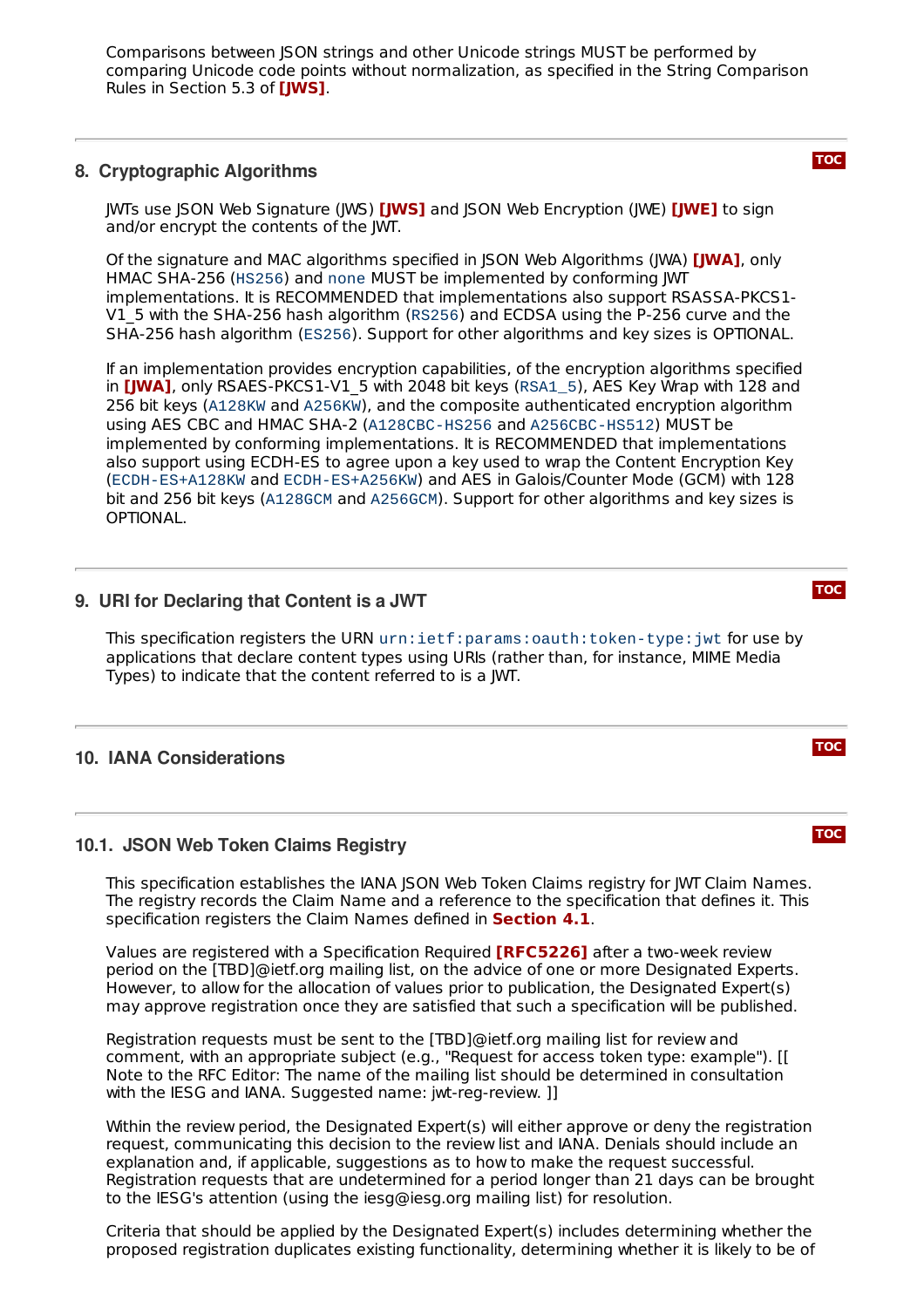general applicability or whether it is useful only for a single application, and whether the registration makes sense.

IANA must only accept registry updates from the Designated Expert(s) and should direct all requests for registration to the review mailing list.

It is suggested that multiple Designated Experts be appointed who are able to represent the perspectives of different applications using this specification, in order to enable broadlyinformed review of registration decisions. In cases where a registration decision could be perceived as creating a conflict of interest for a particular Expert, that Expert should defer to the judgment of the other Expert(s).

### <span id="page-10-0"></span>**10.1.1. Registration Template**

Claim Name:

The name requested (e.g., "example"). Because a core goal of this specification is for the resulting representations to be compact, it is RECOMMENDED that the name be short -- not to exceed 8 characters without a compelling reason to do so. This name is case-sensitive. Names may not match other registered names in a case-insensitive manner unless the Designated Expert(s) state that there is a compelling reason to allow an exception in this particular case.

#### Claim Description:

Brief description of the Claim (e.g., "Example description").

#### Change Controller:

For Standards Track RFCs, state "IESG". For others, give the name of the responsible party. Other details (e.g., postal address, email address, home page URI) may also be included.

#### Specification Document(s):

Reference to the document(s) that specify the parameter, preferably including URI(s) that can be used to retrieve copies of the document(s). An indication of the relevant sections may also be included but is not required.

# <span id="page-10-1"></span>**10.1.2. Initial Registry Contents**

- Claim Name: iss
- Claim Description: Issuer
- Change Controller: IESG
- Specification Document(s): **[Section](#page-4-2) 4.1.1** of [[ this document ]]
- Claim Name: sub
- Claim Description: Subject
- Change Controller: IESG
- Specification Document(s): **[Section](#page-4-3) 4.1.2** of [[ this document ]]
- Claim Name: aud
- Claim Description: Audience
- Change Controller: IESG
- Specification Document(s): **[Section](#page-5-0) 4.1.3** of [[ this document ]]
- Claim Name: exp
- Claim Description: Expiration Time
- Change Controller: IESG
- Specification Document(s): **[Section](#page-5-1) 4.1.4** of [[ this document ]]
- Claim Name: nbf
- Claim Description: Not Before
- Change Controller: IESG
- Specification Document(s): **[Section](#page-5-2) 4.1.5** of [[ this document ]]
- Claim Name: iat
- Claim Description: Issued At
- Change Controller: IESG
- Specification Document(s): **[Section](#page-5-3) 4.1.6** of [[ this document ]]

**[TOC](#page-0-0)**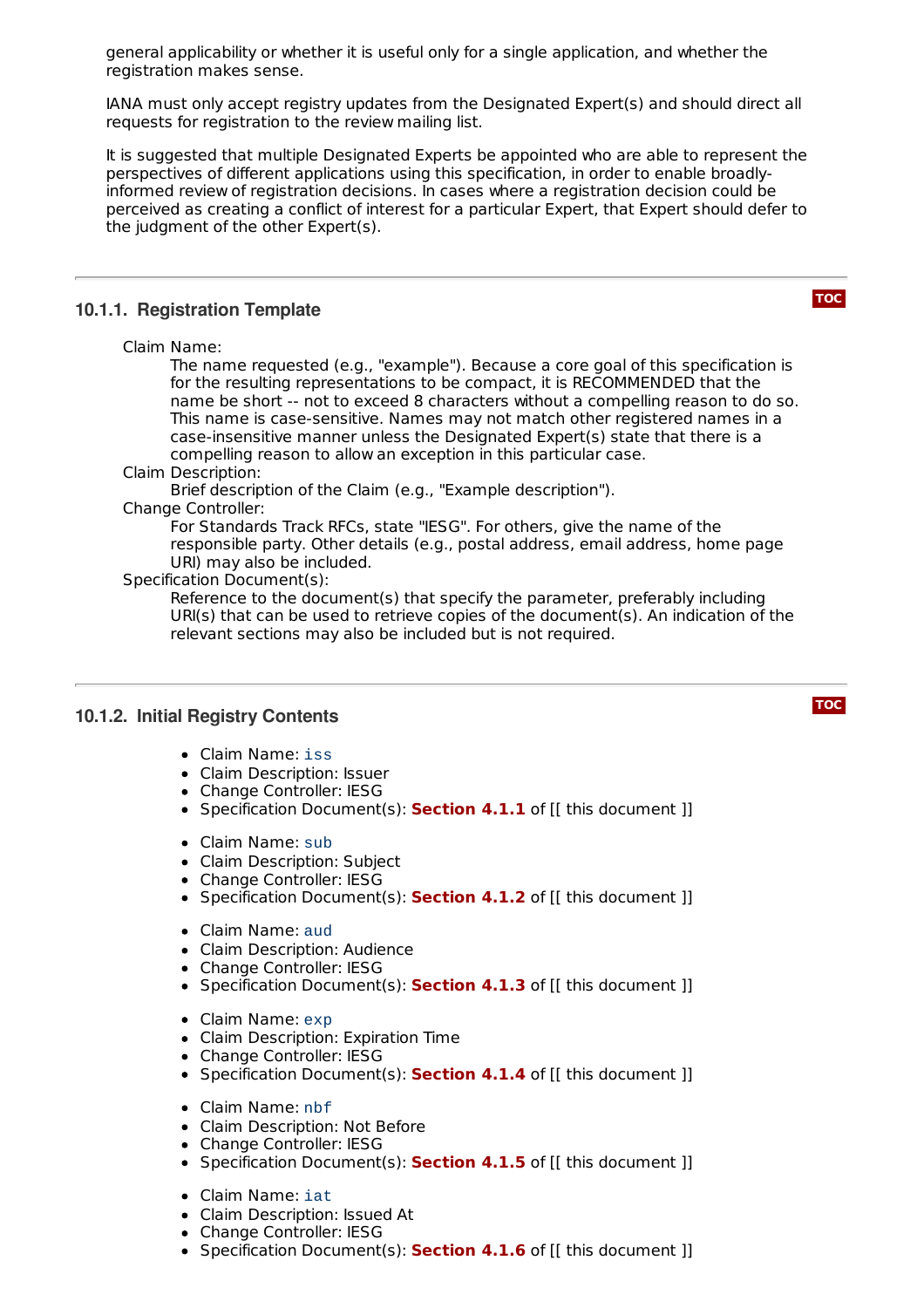- Claim Name: iti
- Claim Description: JWT ID
- Change Controller: IESG
- Specification Document(s): **[Section](#page-5-4) 4.1.7** of [[ this document ]]

# <span id="page-11-1"></span><span id="page-11-0"></span>**[TOC](#page-0-0) [TOC](#page-0-0) 10.2. Sub-Namespace Registration of urn:ietf:params:oauth:token-type:jwt 10.2.1. Registry Contents** This specification registers the value token-type:jwt in the IANA urn:ietf:params:oauth

**registry established in An IETF URN [Sub-Namespace](#page-13-11) for OAuth [RFC6755], which can be** used to indicate that the content is a JWT.

- URN: urn:ietf:params:oauth:token-type:jwt
- Common Name: JSON Web Token (JWT) Token Type
- Change Controller: IESG
- Specification Document(s): [[this document]]

# <span id="page-11-3"></span><span id="page-11-2"></span>**10.3. Media Type Registration**

# **10.3.1. Registry Contents**

This specification registers the application/jwt Media Type **[\[RFC2046\]](#page-13-12)** in the MIME Media Types registry **[\[IANA.MediaTypes\]](#page-12-5)**, which can be used to indicate that the content is a JWT.

- Type Name: application
- Subtype Name: jwt
- Required Parameters: n/a
- Optional Parameters: n/a
- Encoding considerations: 8bit; JWT values are encoded as a series of base64url encoded values (some of which may be the empty string) separated by period ('.') characters.
- Security Considerations: See the Security Considerations section of [[ this document ]]
- Interoperability Considerations: n/a
- Published Specification: [[ this document ]]
- Applications that use this media type: OpenID Connect, Mozilla Persona, Salesforce, Google, numerous others
- Additional Information: Magic number(s): n/a, File extension(s): n/a, Macintosh file type code(s): n/a
- Person & email address to contact for further information: Michael B. Jones, mbj@microsoft.com
- Intended Usage: COMMON
- Restrictions on Usage: none
- Author: Michael B. Jones, mbj@microsoft.com
- Change Controller: IESG

# <span id="page-11-4"></span>**10.4. Registration of JWE Header Parameter Names**

This specification registers specific Claim Names defined in **[Section](#page-4-1) 4.1** in the IANA JSON Web Signature and Encryption Header Parameters registry defined in **[\[JWS\]](#page-13-4)** for use by Claims replicated as Header Parameters, per **[Section](#page-6-4) 5.3**.

**[TOC](#page-0-0)**

**[TOC](#page-0-0)**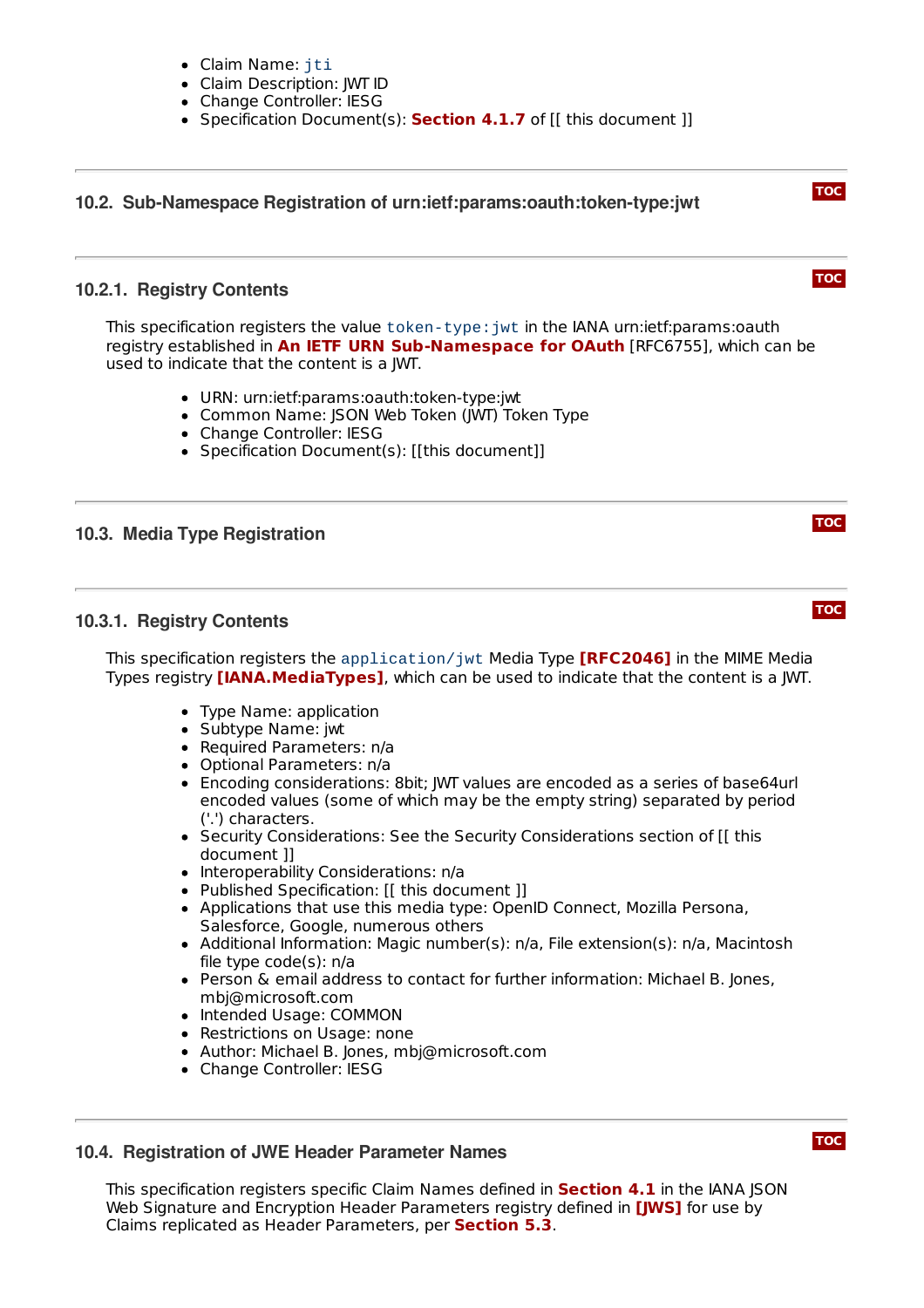# <span id="page-12-0"></span>**10.4.1. Registry Contents**

- Header Parameter Name: iss
- Header Parameter Description: Issuer
- Header Parameter Usage Location(s): JWE
- Change Controller: IESG
- Specification Document(s): **[Section](#page-4-2) 4.1.1** of [[ this document ]]
- Header Parameter Name: sub
- Header Parameter Description: Subject
- Header Parameter Usage Location(s): IWE
- Change Controller: IESG
- Specification Document(s): **[Section](#page-4-3) 4.1.2** of [[ this document ]]
- Header Parameter Name: aud
- Header Parameter Description: Audience
- Header Parameter Usage Location(s): JWE
- Change Controller: IESG
- Specification Document(s): **[Section](#page-5-0) 4.1.3** of [[ this document ]]

#### <span id="page-12-1"></span>**11. Security Considerations**

All of the security issues faced by any cryptographic application must be faced by a JWT/JWS/JWE/JWK agent. Among these issues are protecting the user's private and symmetric keys, preventing various attacks, and helping the user avoid mistakes such as inadvertently encrypting a message for the wrong recipient. The entire list of security considerations is beyond the scope of this document.

All the security considerations in the JWS specification also apply to JWT, as do the JWE security considerations when encryption is employed. In particular, the JWS JSON Security Considerations and Unicode Comparison Security Considerations apply equally to the JWT Claims Set in the same manner that they do to the JWS Header.

While syntactically, the signing and encryption operations for Nested JWTs may be applied in any order, normally senders should sign the message and then encrypt the result (thus encrypting the signature). This prevents attacks in which the signature is stripped, leaving just an encrypted message, as well as providing privacy for the signer. Furthermore, signatures over encrypted text are not considered valid in many jurisdictions.

Note that potential concerns about security issues related to the order of signing and encryption operations are already addressed by the underlying JWS and JWE specifications; in particular, because JWE only supports the use of authenticated encryption algorithms, cryptographic concerns about the potential need to sign after encryption that apply in many contexts do not apply to this specification.

### <span id="page-12-2"></span>**12. References**

#### **12.1. Normative References**

<span id="page-12-7"></span><span id="page-12-6"></span><span id="page-12-5"></span><span id="page-12-4"></span><span id="page-12-3"></span>

| [ECMA Script] | Ecma International, "ECMAScript Language Specification, 5.1 Edition," ECMA 262, June 2011 (HTML,<br>PDF).                                                           |
|---------------|---------------------------------------------------------------------------------------------------------------------------------------------------------------------|
|               | <b>[IANA.MediaTypes]</b> Internet Assigned Numbers Authority (IANA), "MIME Media Types," 2005.                                                                      |
| [JWA]         | <b>Jones, M., "JSON Web Algorithms (JWA)</b> ," draft-ietf-jose-json-web-algorithms (work in progress),<br>November 2013 (HTML).                                    |
| [JWE]         | Jones, M., Rescorla, E., and J. Hildebrand, "JSON Web Encryption (JWE)," draft-ietf-jose-json-web-<br>encryption (work in progress), November 2013 ( <b>HTML</b> ). |
| [JWK]         | <b>Jones, M., "JSON Web Key (JWK)</b> ," draft-ietf-jose-json-web-key (work in progress), November 2013<br>(HTML).                                                  |





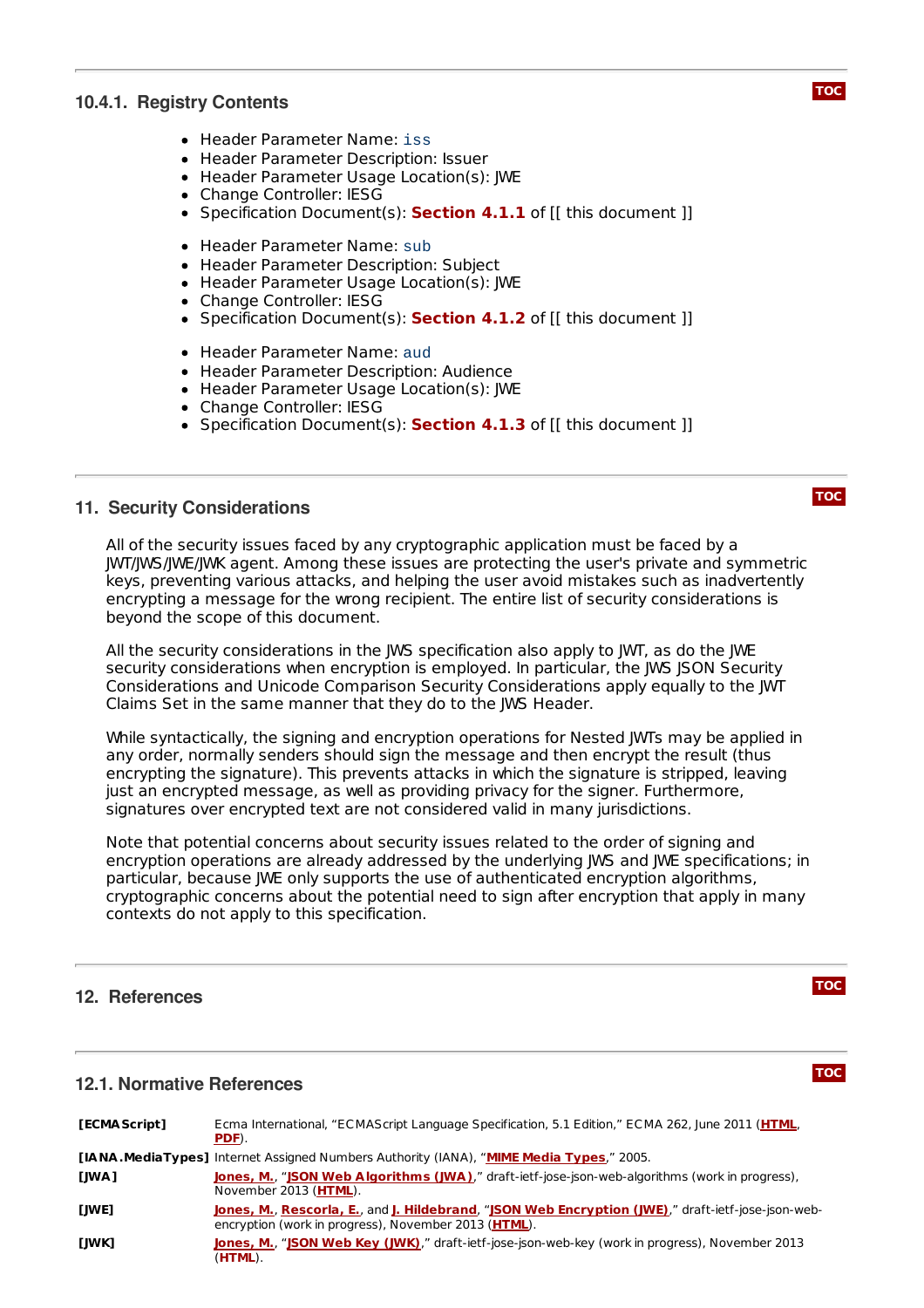<span id="page-13-12"></span><span id="page-13-9"></span><span id="page-13-8"></span><span id="page-13-5"></span><span id="page-13-4"></span>

| [JWS]            | Jones, M., Bradley, J., and N. Sakimura, "JSON Web Signature (JWS)," draft-ietf-jose-json-web-<br>signature (work in progress), November 2013 (HTML).           |
|------------------|-----------------------------------------------------------------------------------------------------------------------------------------------------------------|
| [RFC2046]        | Freed, N. and N. Borenstein, "Multipurpose Internet Mail Extensions (MIME) Part Two: Media<br><b>Types."</b> RFC 2046. November 1996 (TXT).                     |
| <b>TRFC21191</b> | Bradner, S., "Key words for use in RFCs to Indicate Requirement Levels," BCP 14, RFC 2119,<br>March 1997 (TXT, HTML, XML).                                      |
| <b>IRFC33391</b> | Klyne, G., Ed. and C. Newman, "Date and Time on the Internet: Timestamps," RFC 3339,<br>July 2002 (TXT, HTML, XML).                                             |
| [RFC3986]        | Berners-Lee, T., Fielding, R., and L. Masinter, "Uniform Resource Identifier (URI): Generic<br><b>Syntax," STD 66, RFC 3986, January 2005 (TXT, HTML, XML).</b> |
| [RFC4627]        | Crockford, D., "The application/json Media Type for JavaScript Object Notation (JSON),"<br>RFC 4627, July 2006 (TXT).                                           |
| [RFC4648]        | Josefsson, S., "The Base16, Base32, and Base64 Data Encodings," RFC 4648, October 2006 (TXT).                                                                   |
| <b>TRFC52261</b> | Narten, T. and H. Alvestrand, "Guidelines for Writing an IANA Considerations Section in RFCs,"<br>BCP 26, RFC 5226, May 2008 (TXT).                             |
| <b>TRFC67551</b> | Campbell, B. and H. Tschofenig, "An IETF URN Sub-Namespace for OAuth," RFC 6755, October 2012<br>(TXT).                                                         |

# <span id="page-13-11"></span><span id="page-13-10"></span><span id="page-13-6"></span><span id="page-13-3"></span><span id="page-13-0"></span>**12.2. Informative References**

<span id="page-13-20"></span><span id="page-13-19"></span><span id="page-13-18"></span><span id="page-13-15"></span><span id="page-13-13"></span><span id="page-13-7"></span>

| [CanvasApp]                            | Facebook, "Canvas Applications," 2010.                                                                                                                                                                      |
|----------------------------------------|-------------------------------------------------------------------------------------------------------------------------------------------------------------------------------------------------------------|
| [JSS]                                  | Bradley, J. and N. Sakimura (editor), "JSON Simple Sign," September 2010.                                                                                                                                   |
|                                        | <b>[MagicSignatures]</b> Panzer (editor), J., Laurie, B., and D. Balfanz, "Magic Signatures," January 2011.                                                                                                 |
| $2.0 - os1$                            | [OASIS.samI-core- Cantor, S., Kemp, J., Philpott, R., and E. Maler, "Assertions and Protocol for the OASIS Security<br>Assertion Markup Language (SAML) V2.0," OASIS Standard saml-core-2.0-os, March 2005. |
| <b>FRFC32751</b>                       | Eastlake, D., Reagle, J., and D. Solo, "(Extensible Markup Language) XML-Signature Syntax and<br><b>Processing," RFC 3275, March 2002 (TXT).</b>                                                            |
| <b>FRFC41221</b>                       | Leach, P., Mealling, M., and R. Salz, "A Universally Unique IDentifier (UUID) URN Namespace,"<br>RFC 4122, July 2005 (TXT, HTML, XML).                                                                      |
| <b>ISWTI</b>                           | Hardt, D. and Y. Goland, "Simple Web Token (SWT)," Version 0.9.5.1, November 2009.                                                                                                                          |
| $IW3C.CR-xm111-$<br>200210151          | Cowan, J., "Extensible Markup Language (XML) 1.1," W3C CR CR-xml11-20021015, October 2002.                                                                                                                  |
| <b>IW3C.REC-xml-</b><br>c14n-200103151 | Boyer, I., "Canonical XML Version 1.0," World Wide Web Consortium Recommendation REC-xml-c14n-<br>20010315, March 2001 (HTML).                                                                              |

# <span id="page-13-17"></span><span id="page-13-16"></span><span id="page-13-14"></span><span id="page-13-1"></span>**Appendix A. JWT Examples**

This section contains examples of JWTs. For other example JWTs, see **[Section](#page-7-1) 6.1** and Appendices A.1, A.2, and A.3 of **[\[JWS\]](#page-13-4)**.

# <span id="page-13-2"></span>**A.1. Example Encrypted JWT**

This example encrypts the same claims as used in **[Section](#page-3-0) 3.1** to the recipient using RSAES-PKCS1-V1\_5 and AES\_128\_CBC\_HMAC\_SHA\_256.

The following example JWE Header (with line breaks for display purposes only) declares that:

- the Content Encryption Key is encrypted to the recipient using the RSAES-PKCS1-V1\_5 algorithm to produce the JWE Encrypted Key and
- the Plaintext is encrypted using the AES\_128\_CBC\_HMAC\_SHA\_256 algorithm to produce the Ciphertext.

{"alg":"RSA1\_5","enc":"A128CBC-HS256"}

Other than using the octets of the UTF-8 representation of the JWT Claims Set from **[Section](#page-3-0) 3.1** as the plaintext value, the computation of this JWT is identical to the computation of the JWE in Appendix A.2 of **[\[JWE\]](#page-12-3)**, including the keys used.

The final result in this example (with line breaks for display purposes only) is:

#### **[TOC](#page-0-0)**

**[TOC](#page-0-0)**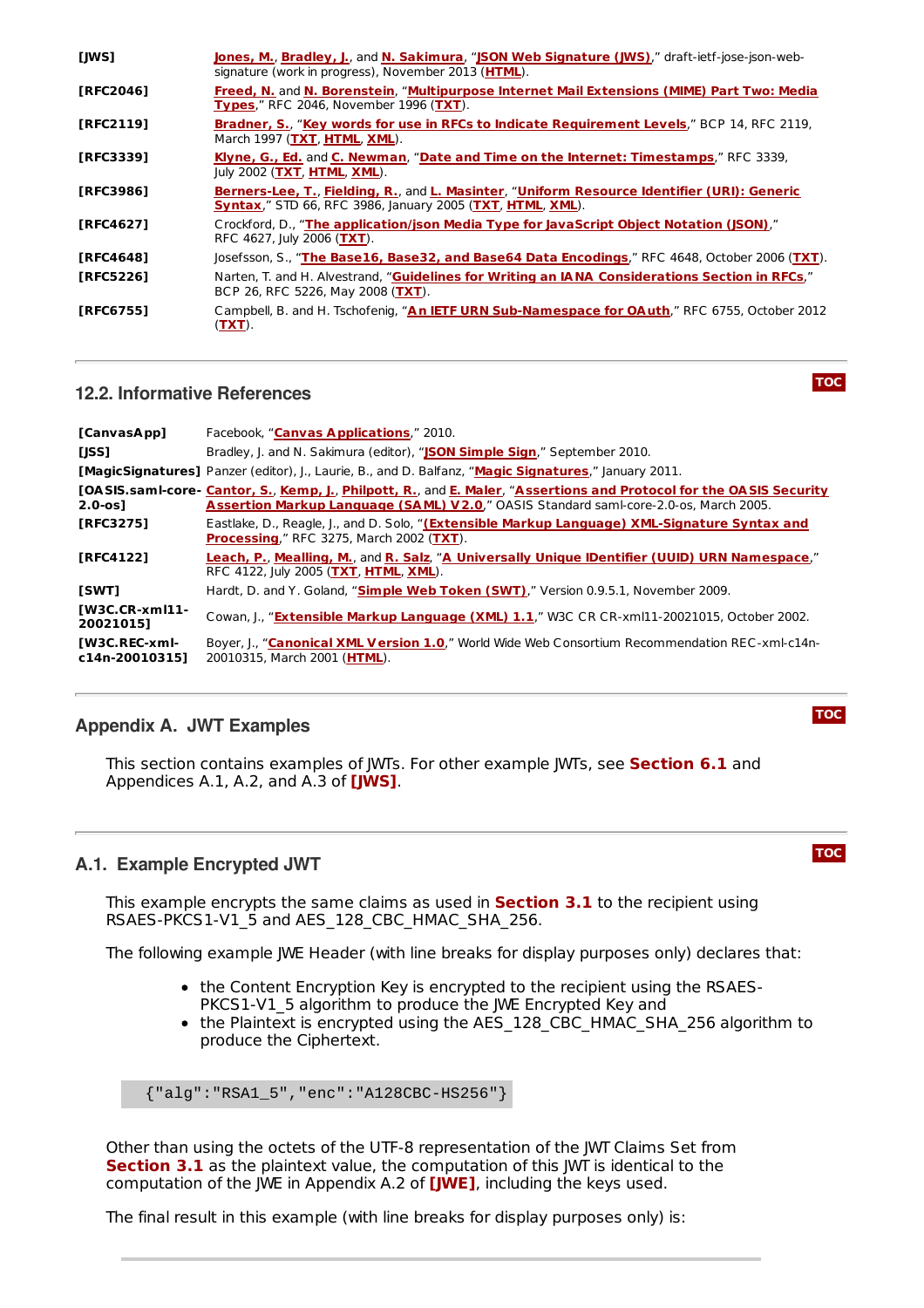eyJhbGciOiJSU0ExXzUiLCJlbmMiOiJBMTI4Q0JDLUhTMjU2In0. QR1Owv2ug2WyPBnbQrRARTeEk9kDO2w8qDcjiHnSJflSdv1iNqhWXaKH4MqAkQtM oNfABIPJaZm0HaA415sv3aeuBWnD8J-Ui7Ah6cWafs3ZwwFKDFUUsWHSK-IPKxLG TkND09XyjORj\_CHAgOPJ-Sd8ONQRnJvWn\_hXV1BNMHzUjPyYwEsRhDhzjAD26ima sOTsgruobpYGoQcXUwFDn7moXPRfDE8-NoQX7N7ZYMmpUDkR-Cx9obNGwJQ3nM52 YCitxo0VPzjbl7WBuB7AohdBoZ0dZ24WlN1lVIeh8v1K4krB8xqKvRU8kgFrEn\_a 1rZgN5TiysnmzTROF869lQ. AxY8DCtDaGlsbGljb3RoZQ. MKOle7UQrG6nSxTLX6Mqwt0orbHvAKeWnDYvpIAeZ72deHxz3roJDXQyhxx0wKaM HDjUEOKIwrtkHthpqEanSBNYHZgmNOV7sln1Eu9g3J8. fiK51VwhsxJ-siBMR-YFiA

# <span id="page-14-0"></span>**A.2. Example Nested JWT**

**[TOC](#page-0-0)**

This example shows how a JWT can be used as the payload of a JWE or JWS to create a Nested JWT. In this case, the JWT Claims Set is first signed, and then encrypted.

The inner signed JWT is identical to the example in Appendix A.2 of **[\[JWS\]](#page-13-4)**. Therefore, its computation is not repeated here. This example then encrypts this inner JWT to the recipient using RSAES-PKCS1-V1\_5 and AES\_128\_CBC\_HMAC\_SHA\_256.

The following example JWE Header (with line breaks for display purposes only) declares that:

- the Content Encryption Key is encrypted to the recipient using the RSAES-PKCS1-V1\_5 algorithm to produce the JWE Encrypted Key,
- the Plaintext is encrypted using the AES 128 CBC\_HMAC\_SHA\_256 algorithm to produce the Ciphertext, and
- the Plaintext is itself a JWT.

{"alg":"RSA1\_5","enc":"A128CBC-HS256","cty":"JWT"}

Base64url encoding the octets of the UTF-8 representation of the JWE Header yields this encoded JWE Header value:

eyJhbGciOiJSU0ExXzUiLCJlbmMiOiJBMTI4Q0JDLUhTMjU2IiwiY3R5IjoiSldUIn0

The computation of this JWT is identical to the computation of the JWE in Appendix A.2 of **[\[JWE\]](#page-12-3)**, other than that different JWE Header, Plaintext, Initialization Vector, and Content Encryption Key values are used. (The RSA key used is the same.)

The Payload used is the octets of the ASCII representation of the JWT at the end of Appendix Section A.2.1 of [\[JWS\]](#page-13-4) (with all whitespace and line breaks removed), which is a sequence of 458 octets.

The Initialization Vector value used is:

[82, 101, 100, 109, 111, 110, 100, 32, 87, 65, 32, 57, 56, 48, 53, 50]

This example uses the Content Encryption Key represented in JSON Web Key **[\[JWK\]](#page-12-7)** format below:

{"kty":"oct", "k":"GawgguFyGrWKav7AX4VKUg" }

The final result for this Nested JWT (with line breaks for display purposes only) is:

eyJhbGciOiJSU0ExXzUiLCJlbmMiOiJBMTI4Q0JDLUhTMjU2IiwiY3R5IjoiSldU In0.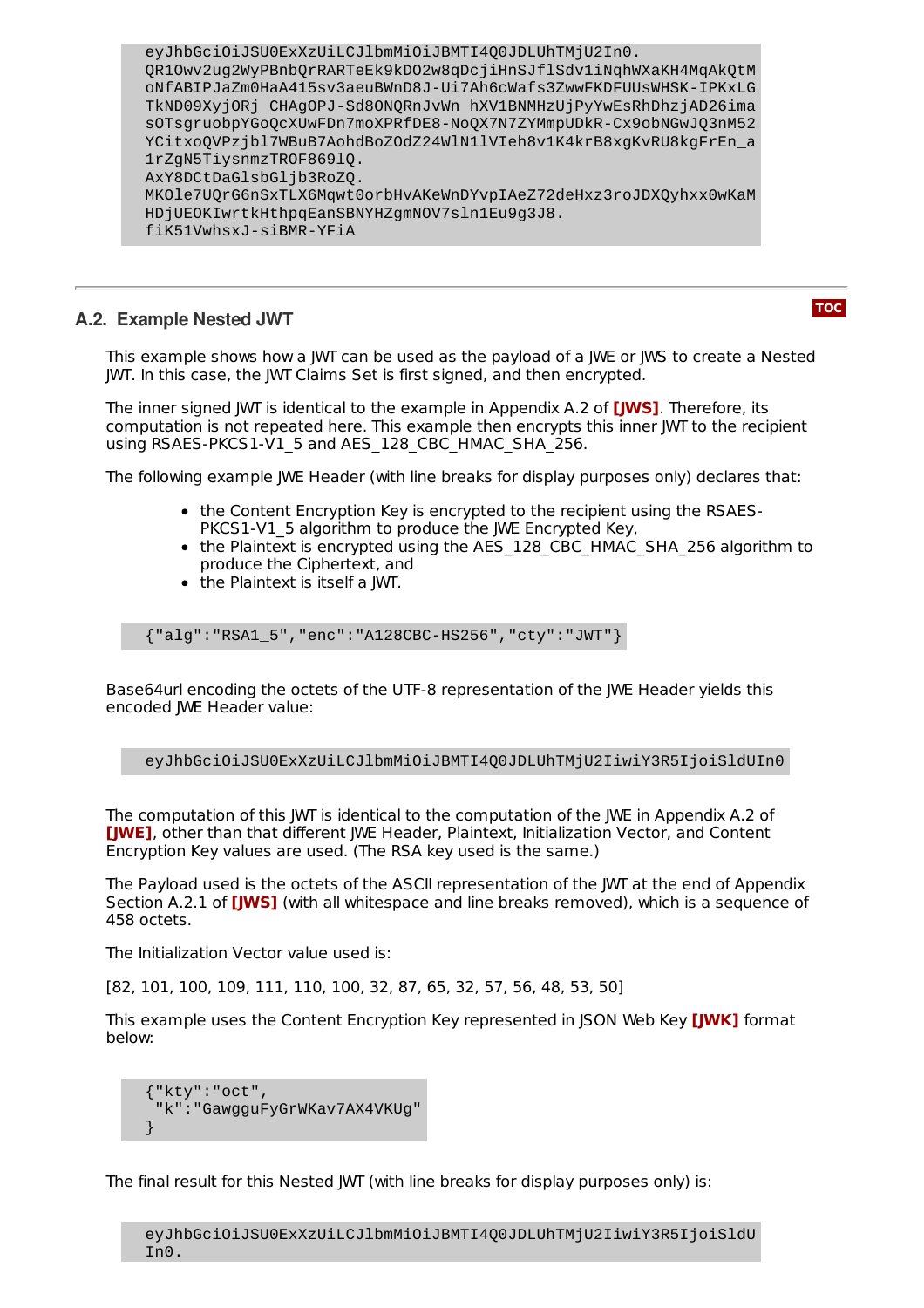g\_hEwksO1Ax8Qn7HoN-BVeBoa8FXe0kpyk\_XdcSmxvcM5\_P296JXXtoHISr\_DD\_M qewaQSH4dZOQHoUgKLeFly-9RI11TG-\_Ge1bZFazBPwKC5lJ6OLANLMd0QSL4fYE b9ERe-epKYE3xb2jfY1AltHqBO-PM6j23Guj2yDKnFv6WO72tteVzm\_2n17SBFvh DuR9a2nHTE67pe0XGBUS\_TK7ecA-iVq5COeVdJR4U4VZGGlxRGPLRHvolVLEHx6D YyLpw30Ay9R6d68YCLi9FYTq3hIXPK\_-dmPlOUlKvPr1GgJzRoeC9G5qCvdcHWsq JGTO\_z3Wfo5zsqwkxruxwA. UmVkbW9uZCBXQSA5ODA1Mg. VwHERHPvCNcHHpTjkoigx3\_ExK0Qc71RMEParpatm0X\_qpg-w8kozSjfNIPPXiTB BLXR65CIPkFqz4l1Ae9w\_uowKiwyi9acgVztAi-pSL8GQSXnaamh9kX1mdh3M\_TT -FZGQFQsFhu0Z72gJKGdfGE-OE7hS1zuBD5oEUfk0Dmb0VzWEzpxxiSSBbBAzP10 l56pPfAtrjEYw-7ygeMkwBl6Z\_mLS6w6xUgKlvW6ULmkV-uLC4FUiyKECK4e3WZY Kw1bpgIqGYsw2v\_grHjszJZ-\_I5uM-9RA8ycX9KqPRp9gc6pXmoU\_-27ATs9XCvr ZXUtK2902AUzqpeEUJYjWWxSNsS-r1TJ1I-FMJ4XyAiGrfmo9hQPcNBYxPz3GQb2 8Y5CLSQfNgKSGt0A4isp1hBUXBHAndgtcslt7ZoQJaKe\_nNJgNliWtWpJ\_ebuOpE l8jdhehdccnRMIwAmU1n7SPkmhIl1HlSOpvcvDfhUN5wuqU955vOBvfkBOh5A11U zBuo2WlgZ6hYi9-e3w29bR0C2-pp3jbqxEDw3iWaf2dc5b-LnR0FEYXvI\_tYk5rd \_J9N0mg0tQ6RbpxNEMNoA9QWk5lgdPvbh9BaO195abQ. AVO9iT5AV4CzvDJCdhSFlQ

# <span id="page-15-0"></span>**Appendix B. Relationship of JWTs to SAML Assertions**

**[SAML](#page-13-13) 2.0** [OASIS.samI-core-2.0-os] provides a standard for creating security tokens with greater expressivity and more security options than supported by JWTs. However, the cost of this flexibility and expressiveness is both size and complexity. SAML's use of XML **[W3C.CR-xml11-[20021015\]](#page-13-14)** and XML DSIG [\[RFC3275\]](#page-13-15) contributes to the size of SAML assertions; its use of XML and especially XML Canonicalization **[W3C.REC-xml-c14n-[20010315\]](#page-13-16)** contributes to their complexity.

JWTs are intended to provide a simple security token format that is small enough to fit into HTTP headers and query arguments in URIs. It does this by supporting a much simpler token model than SAML and using the **[JSON](#page-13-3)** [RFC4627] object encoding syntax. It also supports securing tokens using Message Authentication Codes (MACs) and digital signatures using a smaller (and less flexible) format than XML DSIG.

Therefore, while JWTs can do some of the things SAML assertions do, JWTs are not intended as a full replacement for SAML assertions, but rather as a token format to be used when ease of implementation or compactness are considerations.

SAML Assertions are always statements made by an entity about a subject. JWTs are often used in the same manner, with the entity making the statements being represented by the iss (issuer) claim, and the subject being represented by the sub (subject) claim. However, with these claims being optional, other uses of the JWT format are also permitted.

# <span id="page-15-1"></span>**Appendix C. Relationship of JWTs to Simple Web Tokens (SWTs)**

Both JWTs and Simple Web Tokens **[SWT](#page-13-17)** [SWT], at their core, enable sets of claims to be communicated between applications. For SWTs, both the claim names and claim values are strings. For JWTs, while claim names are strings, claim values can be any JSON type. Both token types offer cryptographic protection of their content: SWTs with HMAC SHA-256 and JWTs with a choice of algorithms, including signature, MAC, and encryption algorithms.

# <span id="page-15-2"></span>**Appendix D. Acknowledgements**

The authors acknowledge that the design of JWTs was intentionally influenced by the design and simplicity of **Simple Web [Tokens](#page-13-17)** [SWT] and ideas for JSON tokens that Dick Hardt discussed within the OpenID community.

Solutions for signing JSON content were previously explored by **Magic [Signatures](#page-13-18)** [MagicSignatures], **JSON [Simple](#page-13-19) Sign** [JSS], and **Canvas [Applications](#page-13-20)** [CanvasApp], all of which influenced this draft.

**[TOC](#page-0-0)**

**[TOC](#page-0-0)**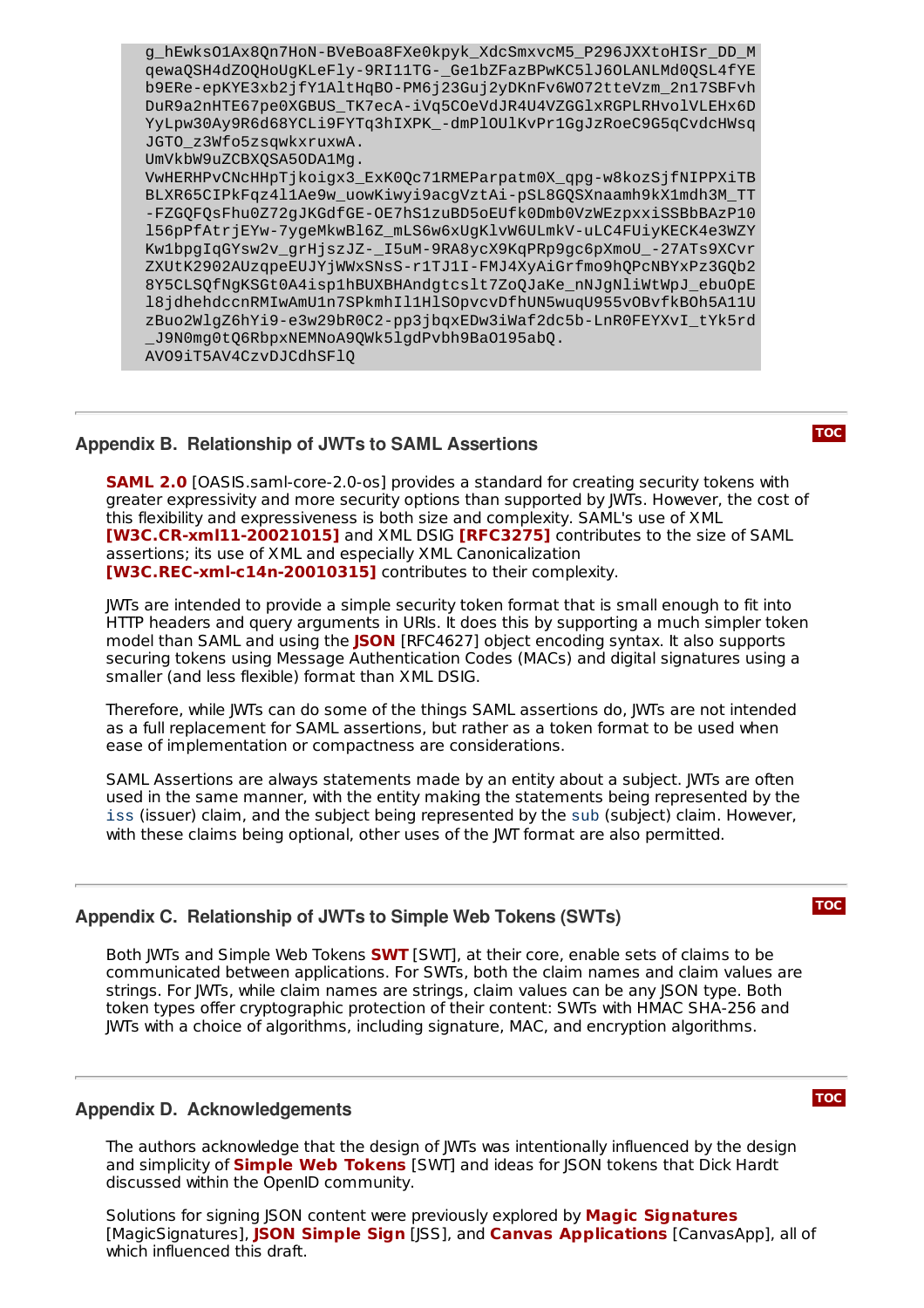This specification is the work of the OAuth Working Group, which includes dozens of active and dedicated participants. In particular, the following individuals contributed ideas, feedback, and wording that influenced this specification:

Dirk Balfanz, Richard Barnes, Brian Campbell, Breno de Medeiros, Dick Hardt, Joe Hildebrand, Jeff Hodges, Edmund Jay, Yaron Y. Goland, Ben Laurie, James Manger, Prateek Mishra, Tony Nadalin, Axel Nennker, John Panzer, Emmanuel Raviart, David Recordon, Eric Rescorla, Jim Schaad, Paul Tarjan, Hannes Tschofenig, and Sean Turner.

Hannes Tschofenig and Derek Atkins chaired the OAuth working group and Sean Turner and Stephen Farrell served as Security area directors during the creation of this specification.

### <span id="page-16-0"></span>**Appendix E. Document History**

**[TOC](#page-0-0)**

[[ to be removed by the RFC Editor before publication as an RFC ]]

-13

- Added Claim Description registry field.
- Used Header Parameter Description registry field.
- Removed the phrases "JWA signing algorithms" and "JWA encryption algorithms".
- Removed the term JSON Text Object.

-12

- $\bullet$  Tracked the JOSE change refining the typ and cty definitions to always be MIME Media Types, with the omission of "application/" prefixes recommended for brevity. For compatibility with legacy implementations, it is RECOMMENDED that JWT always be spelled using uppercase characters when used as a typ or cty value. As side effects, this change removed the typ Claim definition and narrowed the uses of the URI urn:ietf:params:oauth:token-type:jwt.
- Updated base64url definition to match JOSE definition.
- Changed terminology from "Reserved Claim Name" to "Registered Claim Name" to match JOSE terminology change.
- Applied other editorial changes to track parallel JOSE changes.
- Clarified that the subject value may be scoped to be locally unique in the context of the issuer or may be globally unique.

#### -11

- Added a Nested JWT example.
- Added sub to the list of Claims registered for use as Header Parameter values when an unencrypted representation is required in an encrypted JWT.

-10

• Allowed Claims to be replicated as Header Parameters in encrypted JWTs as needed by applications that require an unencrypted representation of specific Claims.

-09

- Clarified that the typ header parameter is used in an application-specific manner and has no effect upon the JWT processing.
- Stated that recipients MUST either reject JWTs with duplicate Header Parameter Names or with duplicate Claim Names or use a JSON parser that returns only the lexically last duplicate member name.

-08

Tracked a change to how JWEs are computed (which only affected the example encrypted JWT value).

-07

• Defined that the default action for claims that are not understood is to ignore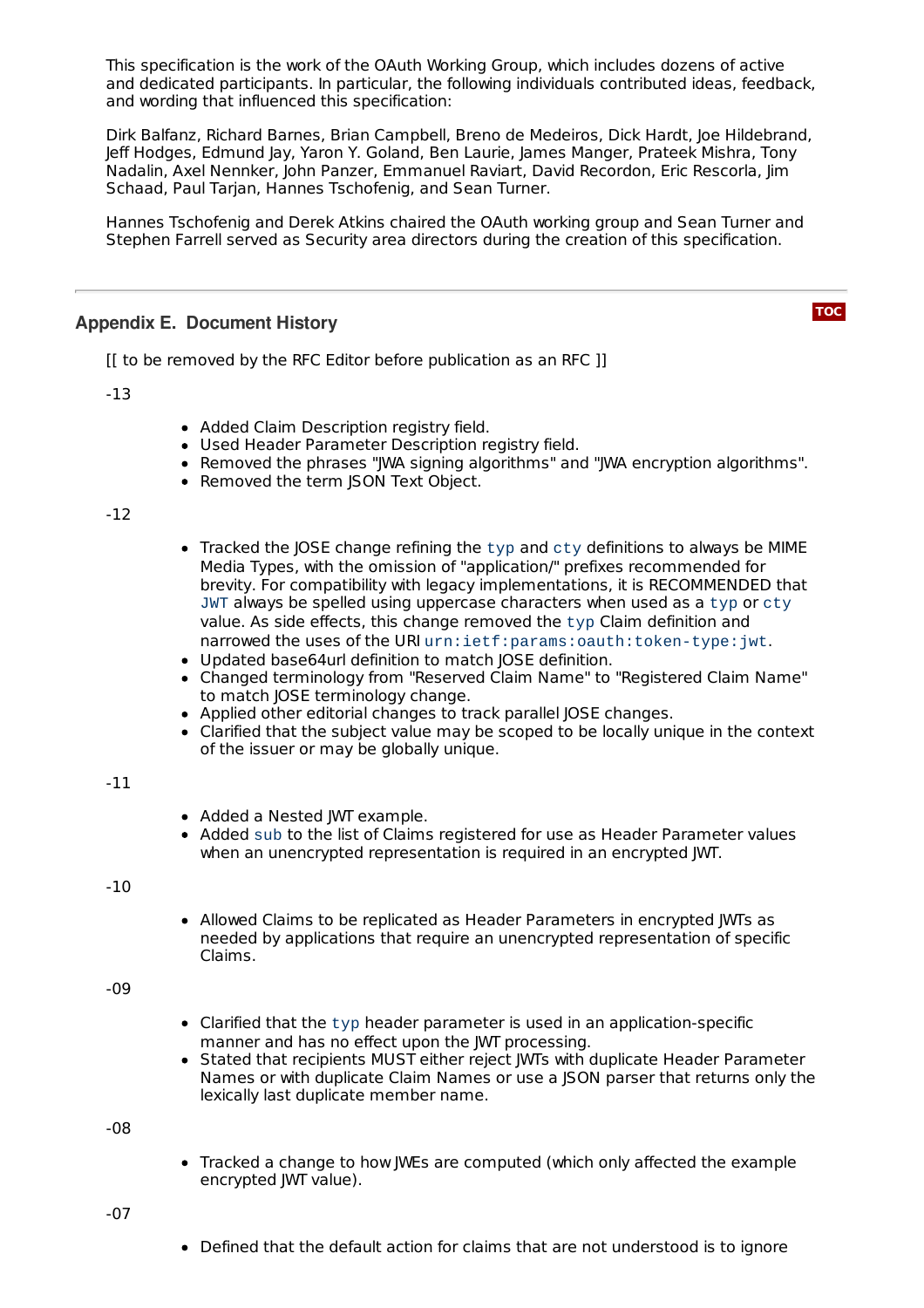them unless otherwise specified by applications.

- Changed from using the term "byte" to "octet" when referring to 8 bit values.
- Tracked encryption computation changes in the JWE specification.

-06

- Changed the name of the prn claim to sub (subject) both to more closely align with SAML name usage and to use a more intuitive name.
- Allow JWTs to have multiple audiences.
- Applied editorial improvements suggested by Jeff Hodges, Prateek Mishra, and Hannes Tschofenig. Many of these simplified the terminology used.
- Explained why Nested JWTs should be signed and then encrypted.
- Clarified statements of the form "This claim is OPTIONAL" to "Use of this claim is OPTIONAL".
- Referenced String Comparison Rules in JWS.
- Added seriesInfo information to Internet Draft references.

#### -05

Updated values for example AES CBC calculations.

#### -04

- Promoted Initialization Vector from being a header parameter to being a toplevel JWE element. This saves approximately 16 bytes in the compact serialization, which is a significant savings for some use cases. Promoting the Initialization Vector out of the header also avoids repeating this shared value in the JSON serialization.
- Applied changes made by the RFC Editor to RFC 6749's registry language to this specification.
- Reference RFC 6755 -- An IETF URN Sub-Namespace for OAuth.

#### -03

- Added statement that "StringOrURI values are compared as case-sensitive strings with no transformations or canonicalizations applied".
- Indented artwork elements to better distinguish them from the body text.

#### -02

- Added an example of an encrypted JWT.
- Added this language to Registration Templates: "This name is case sensitive. Names that match other registered names in a case insensitive manner SHOULD NOT be accepted."
- Applied editorial suggestions.

#### -01

- $\bullet$  Added the cty (content type) header parameter for declaring type information about the secured content, as opposed to the typ (type) header parameter, which declares type information about this object. This significantly simplified nested JWTs.
- Moved description of how to determine whether a header is for a JWS or a JWE from the JWT spec to the JWE spec.
- Changed registration requirements from RFC Required to Specification Required with Expert Review.
- Added Registration Template sections for defined registries.
- Added Registry Contents sections to populate registry values.
- Added "Collision Resistant Namespace" to the terminology section.
- Numerous editorial improvements.

<span id="page-17-0"></span>-00

• Created the initial IETF draft based upon draft-jones-json-web-token-10 with no normative changes.